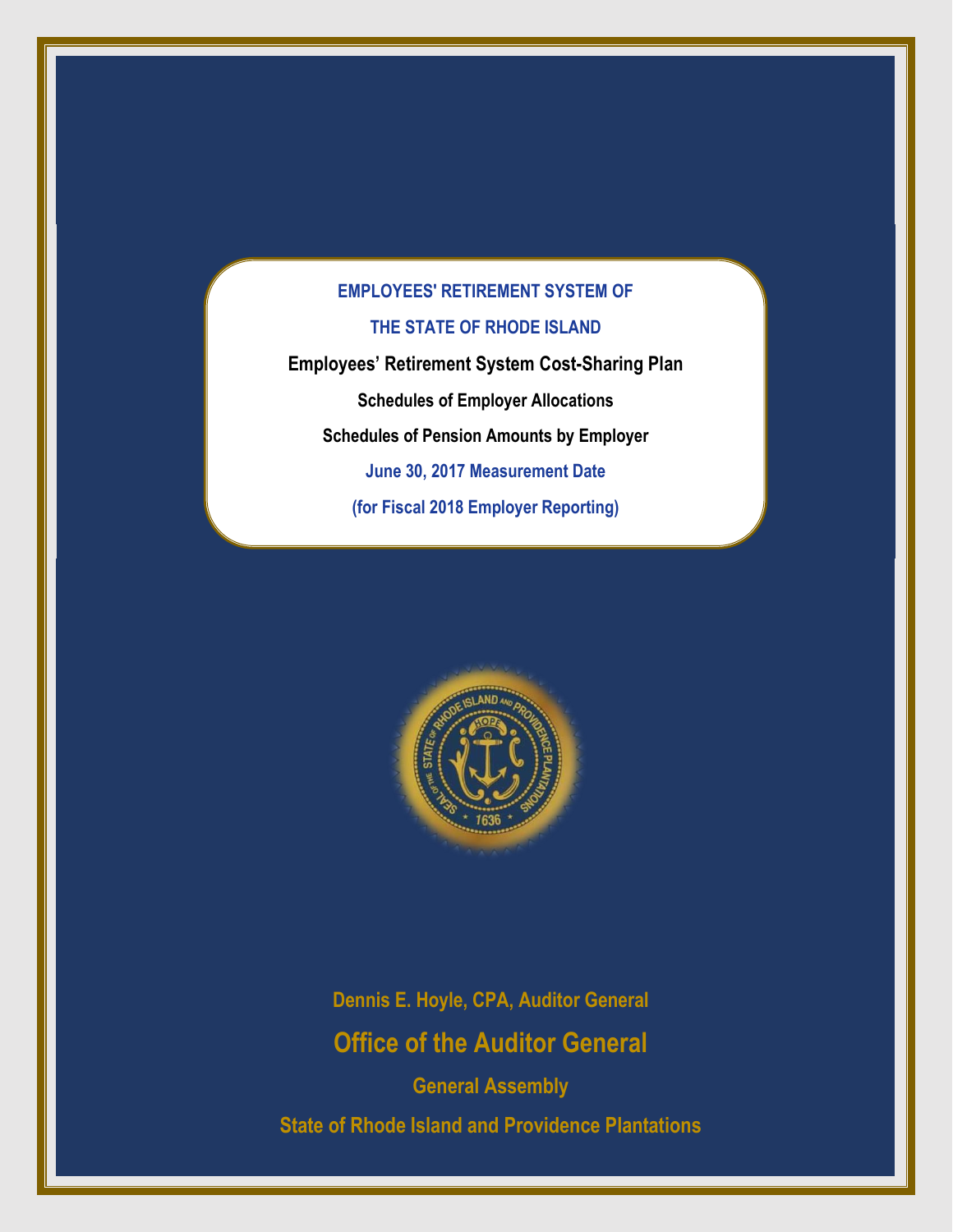

Office of the Auditor General

State of Rhode Island and Providence Plantations - General Assembly **Dennis E. Hoyle, CPA - Auditor General**

**oag.ri.gov**

33 Broad Street • Suite 201• Providence, RI • 02903-4177 tel: 401.222.2435 fax: 401.222.2111

September 26, 2018

JOINT COMMITTEE ON LEGISLATIVE SERVICES:

SPEAKER Nicholas A. Mattiello, Chairman

Senator Dominick J. Ruggerio Senator Dennis L. Algiere Representative K. Joseph Shekarchi Representative Patricia L. Morgan

We have completed our audit of the Schedules of Employer Allocations and Schedules of Pension Amounts by Employer for the Employees' Retirement System (ERS) Cost-Sharing Plan of the State of Rhode Island for the fiscal year ended June 30, 2017.

**These Schedules will be used by employers participating in the ERS cost-sharing defined benefit plan to meet their fiscal 2018 financial reporting responsibilities under generally accepted accounting principles – specifically the requirements of Governmental Accounting Standards Board Statement No. 68 –** *Accounting and Financial Reporting for Pensions.* 

Other reports containing similar information for the Teachers' Survivors Benefits Plan and the Municipal Employees' Retirement System Plan will be issued under separate cover.

Our report is contained herein as outlined in the Table of Contents.

Sincerely, Dennis E. Hoyle, CPA Auditor General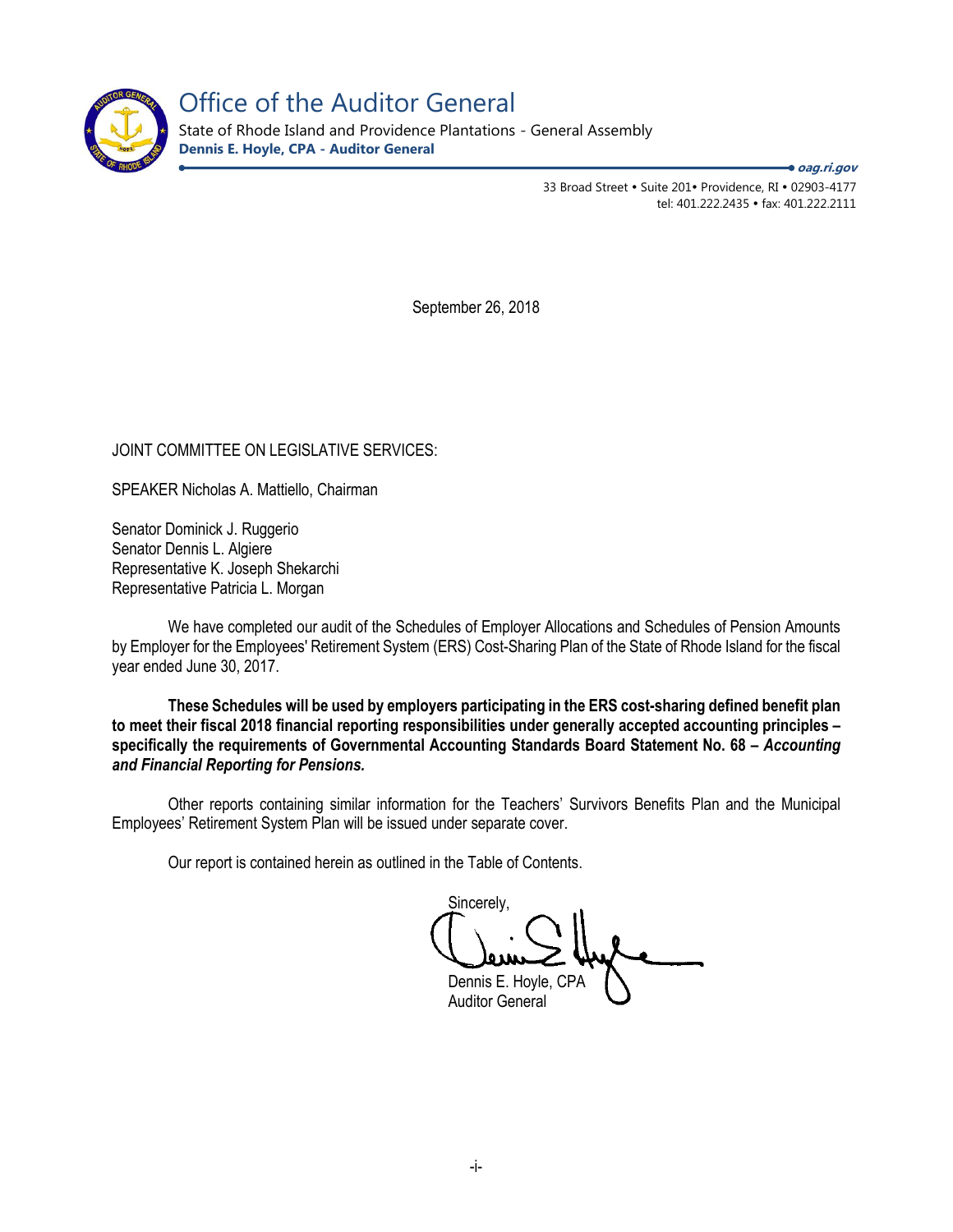# *Employees' Retirement System Cost-Sharing Plan*

**Schedules of Employer Allocations**

## **Schedules of Pension Amounts by Employer**

## **June 30, 2017 Measurement Date**

## **TABLE OF CONTENTS**

#### **PAGE**

| $\overline{1}$ . | <b>INTRODUCTION</b>                                                                             |    |
|------------------|-------------------------------------------------------------------------------------------------|----|
| $\mathbf{II}$ .  | INDEPENDENT AUDITOR'S REPORT                                                                    | 2  |
| III.             | Schedule A - SCHEDULE OF EMPLOYER ALLOCATIONS - STATE EMPLOYEES                                 | 4  |
| IV.              | <b>Schedule B - SCHEDULE OF EMPLOYER AND OTHER NONEMPLOYER ENTITY</b><br>ALLOCATIONS – TEACHERS | 5  |
| V.               | Schedule C - SCHEDULE OF PENSION AMOUNTS BY EMPLOYER - STATE EMPLOYEES                          | 6  |
| VI.              | <b>Schedule D - SCHEDULE OF PENSION AMOUNTS BY EMPLOYER – TEACHERS</b>                          | 11 |
| VII.             | NOTES TO SCHEDULES OF EMPLOYER ALLOCATIONS AND PENSION AMOUNTS<br>BY EMPLOYER                   | 21 |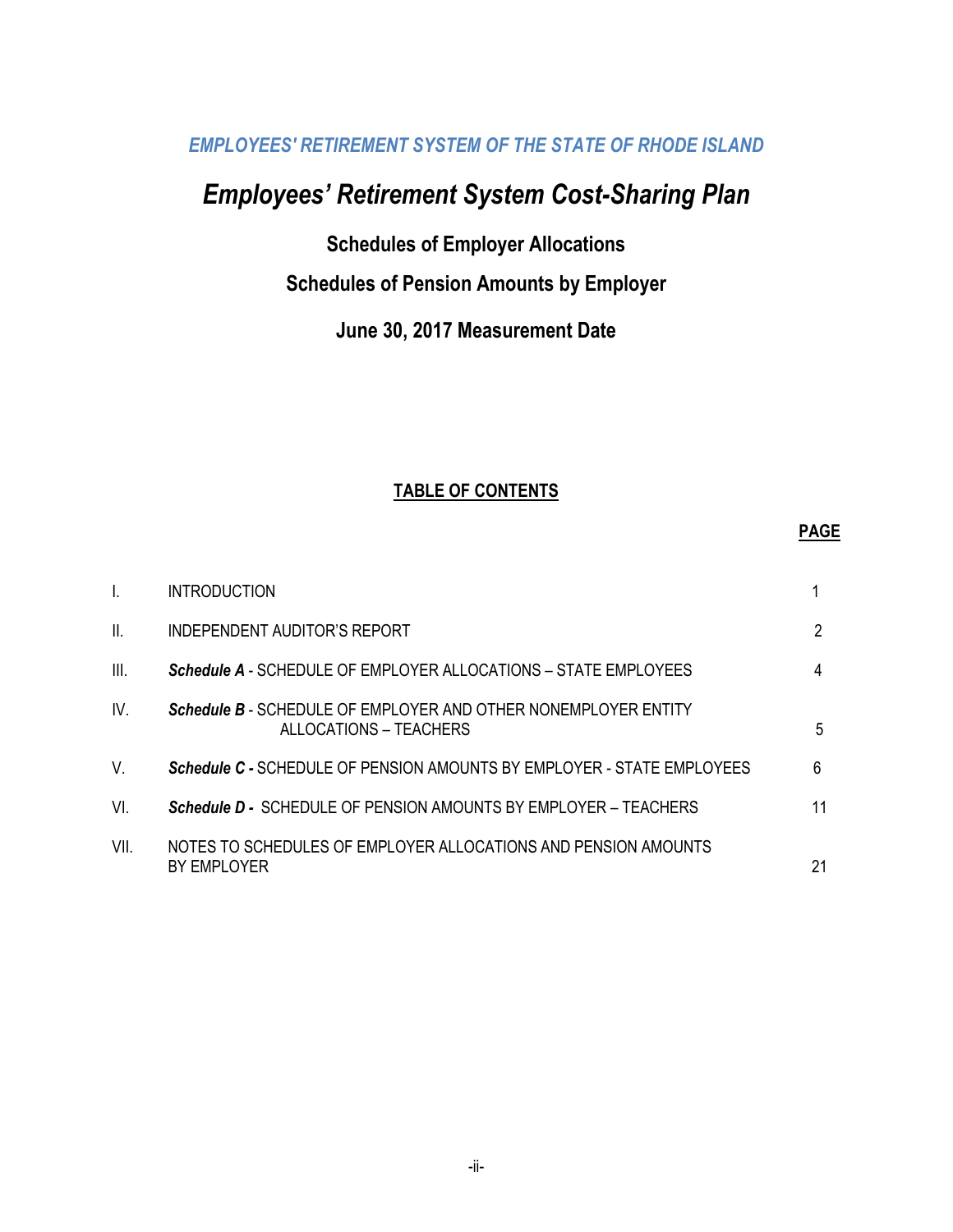# *Employees' Retirement System Cost-Sharing Plan*

## **Schedules of Employer Allocations**

## **Schedules of Pension Amounts by Employer**

## **June 30, 2017 Measurement Date**

### **INTRODUCTION**

The Employees' Retirement System (ERS) Plan covers state employees, certain employees of quasi-public agencies, and teachers employed by local educational agencies, collaboratives and certain charter schools. ERS is a cost-sharing plan with a special funding situation related to teacher members. Separate actuarial valuations are made for state employee and teacher members; however, separate valuations are not made for individual employers participating in the plan.

For employers with teacher members in ERS, due to the "special funding" situation, the State will report approximately 40% of the net pension liability in its financial statements and the remaining 60% will be reported as a liability in the financial statements of the employer with teacher members in the plan.

As a cost-sharing plan – the net pension liability is apportioned based on proportionate contributions – see Schedules A and B.

**The measurement date is June 30, 2017 – the information included herein is intended for use in Fiscal 2018 financial reporting by employers participating in the ERS cost-sharing plan.** These include the State of Rhode Island, certain component units of the State of Rhode Island and municipalities, regional school districts, and collaboratives that have teachers participating in the plan.

The net pension liability and other measures included herein have been developed consistent with the requirements of GASB Statement No. 68 – *Accounting and Financial Reporting for Pensions*. Such amounts are intended for accounting and financial reporting by governments which prepare their financial statements in accordance with generally accepted accounting principles as promulgated by the Governmental Accounting Standards Board. These amounts may and will likely differ from amounts reported in actuarial valuations used to measure actuarially determined contribution amounts consistent with the plan's adopted funding policies.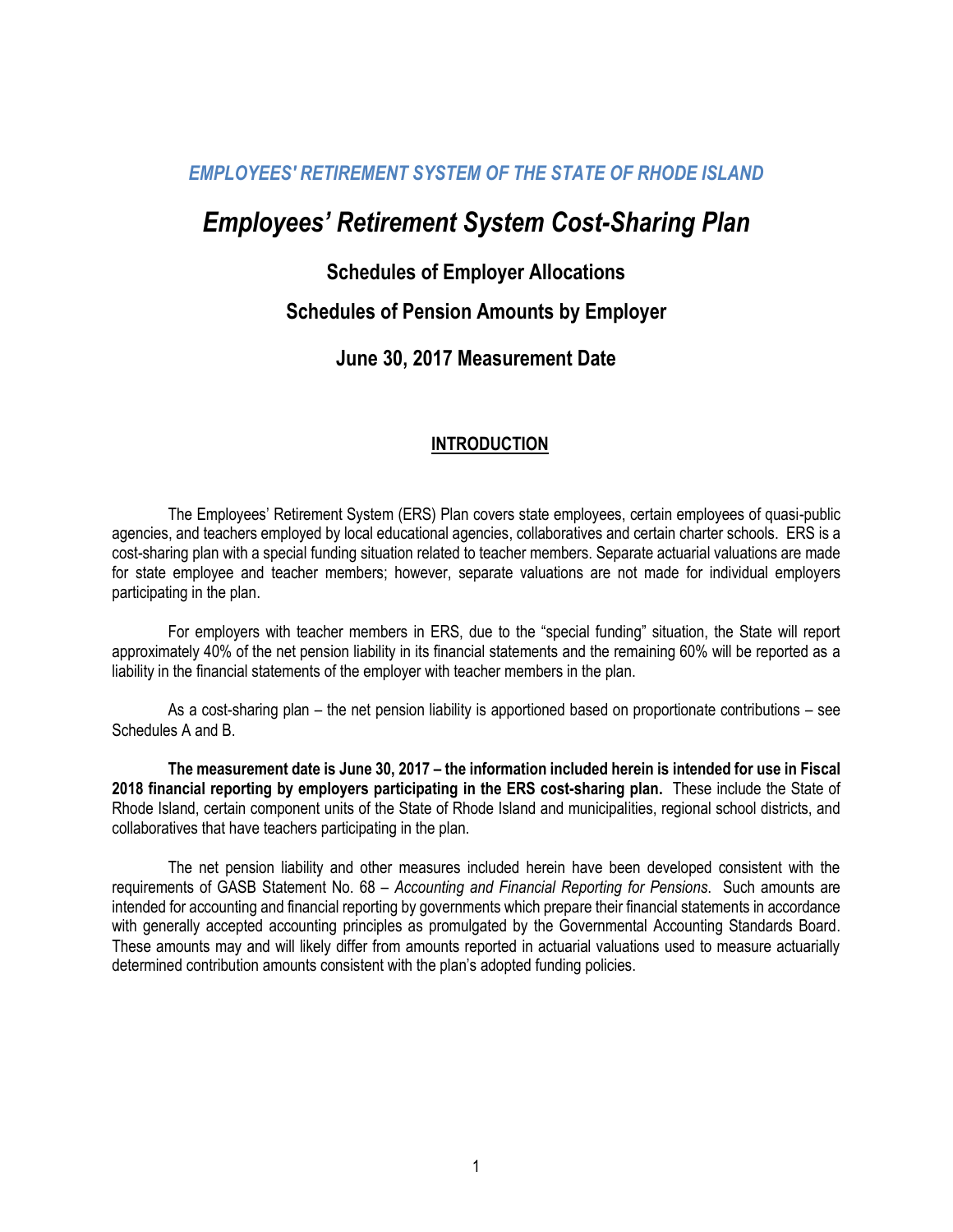

Office of the Auditor General

State of Rhode Island and Providence Plantations - General Assembly **Dennis E. Hoyle, CPA - Auditor General**

**oag.ri.gov**

33 Broad Street • Suite 201• Providence, RI • 02903-4177 tel: 401.222.2435 · fax: 401.222.2111

### **INDEPENDENT AUDITOR'S REPORT**

JOINT COMMITTEE ON LEGISLATIVE SERVICES, GENERAL ASSEMBLY STATE OF RHODE ISLAND AND PROVIDENCE PLANTATIONS:

RETIREMENT BOARD OF THE EMPLOYEES' RETIREMENT SYSTEM OF THE STATE OF RHODE ISLAND:

#### *Report on Schedules*

We have audited the accompanying Schedules of Employer Allocations (state employees and teachers and other nonemployer entity) of the Employees' Retirement System Plan (the Plan) as of and for the year ended June 30, 2017, and the related notes. We have also audited the total for all entities of the columns titled ending net pension liability, total deferred outflows of resources, total deferred inflows of resources, and total pension expense (specified column totals) included in the accompanying Schedules of Pension Amounts by Employer of the Plan (state employees and teachers) as of and for the year ended June 30, 2017, and the related notes.

#### *Management's Responsibility for the Schedules*

Management is responsible for the preparation and fair presentation of these schedules in accordance with accounting principles generally accepted in the United States of America; this includes the design, implementation, and maintenance of internal control relevant to the preparation and fair presentation of the schedules that are free from material misstatement, whether due to fraud or error.

### *Auditor's Responsibility*

Our responsibility is to express opinions on the Schedules of Employer Allocations and the specified column totals included in the Schedules of Pension Amounts by Employer based on our audit. We conducted our audit in accordance with auditing standards generally accepted in the United States of America. Those standards require that we plan and perform the audit to obtain reasonable assurance about whether the schedules of employer allocations and specified column totals included in the schedules of pension amounts by employer are free from material misstatement.

An audit involves performing procedures to obtain audit evidence about the amounts and disclosures in the schedules of employer allocations and specified column totals included in the schedules of pension amounts by employer. The procedures selected depend on the auditor's judgment, including the assessment of the risks of material misstatement of the schedules of employer allocations and specified column totals included in the schedules of pension amounts by employer, whether due to fraud or error. In making those risk assessments, the auditor considers internal control relevant to the entity's preparation and fair presentation of the schedules of employer allocations and specified column totals included in the schedules of pension amounts by employer in order to design audit procedures that are appropriate in the circumstances, but not for the purpose of expressing an opinion on the effectiveness of the entity's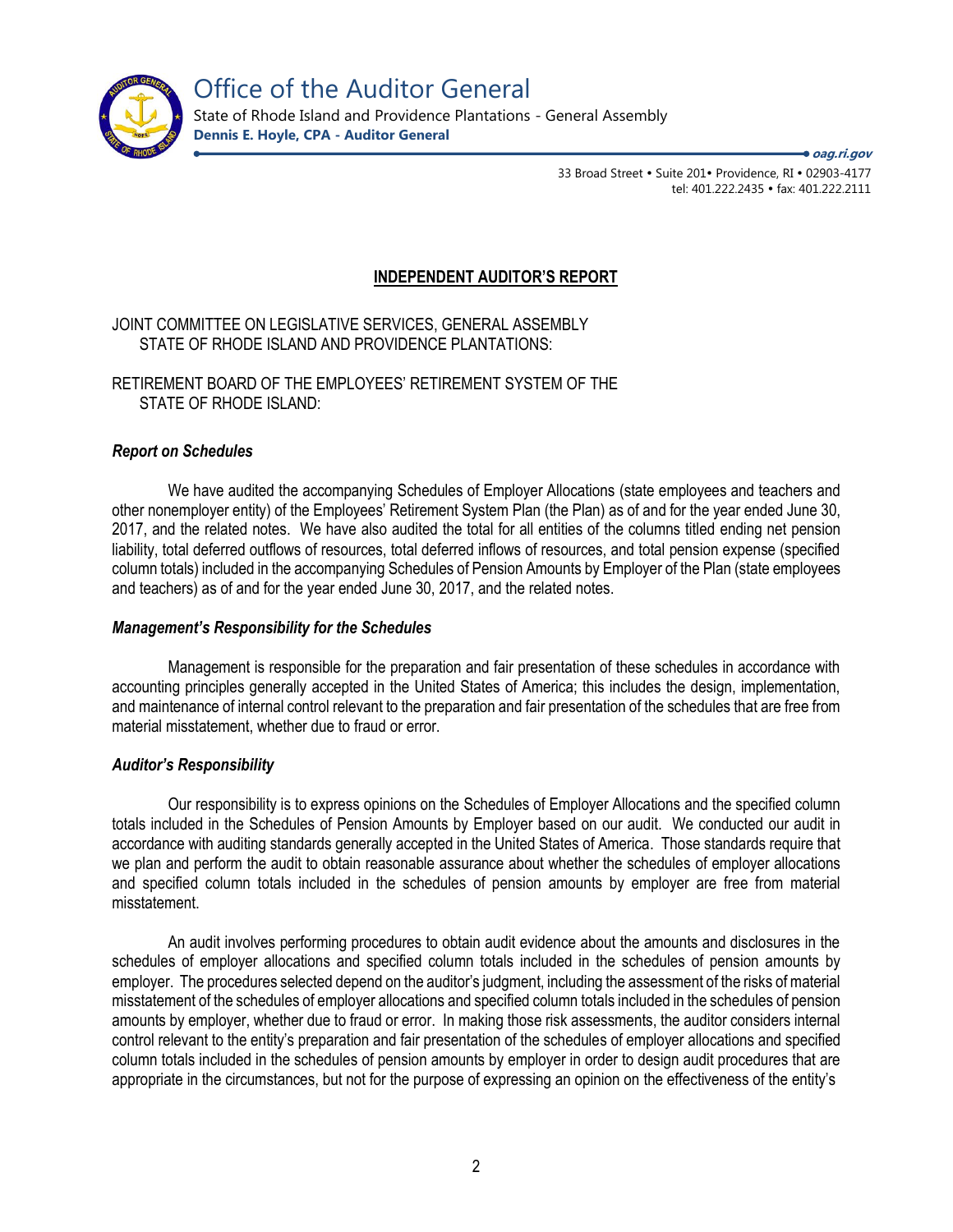Joint Committee on Legislative Services, General Assembly Retirement Board of the Employees' Retirement System of the State of Rhode Island

internal control. Accordingly, we express no such opinion. An audit also includes evaluating the appropriateness of accounting policies used and the reasonableness of significant accounting estimates made by management, as well as evaluating the overall presentation of the schedules of employer allocations and specified column totals included in the schedules of pension amounts by employer.

We believe that the audit evidence we have obtained is sufficient and appropriate to provide a basis for our audit opinions.

#### *Opinions*

In our opinion, the schedules referred to above present fairly, in all material respects, the employer allocations for state employees and teachers and other nonemployer entity, ending net pension liability, total deferred outflows of resources, total deferred inflows of resources, and total pension expense for the total of all participating state employee and teacher entities for the Employees' Retirement System Plan as of and for the year ended June 30, 2017, in accordance with accounting principles generally accepted in the United States of America.

#### *Other Matter*

We have audited, in accordance with auditing standards generally accepted in the United States of America, the financial statements of the Employees' Retirement System Plan within the Employees' Retirement System of the State of Rhode Island as of and for the year ended June 30, 2017, and our report thereon, dated December 20, 2017 expressed an unmodified opinion on those financial statements.

#### *Restriction on Use*

Our report is intended solely for the information and use of the Employees' Retirement System of the State of Rhode Island's management, the Retirement Board of the Employees' Retirement System of the State of Rhode Island, the Employees' Retirement System employers and their auditors and is not intended to be and should not be used by anyone other than these specified parties.

Dennis E. Hoyle, CPA Auditor General

September 24, 2018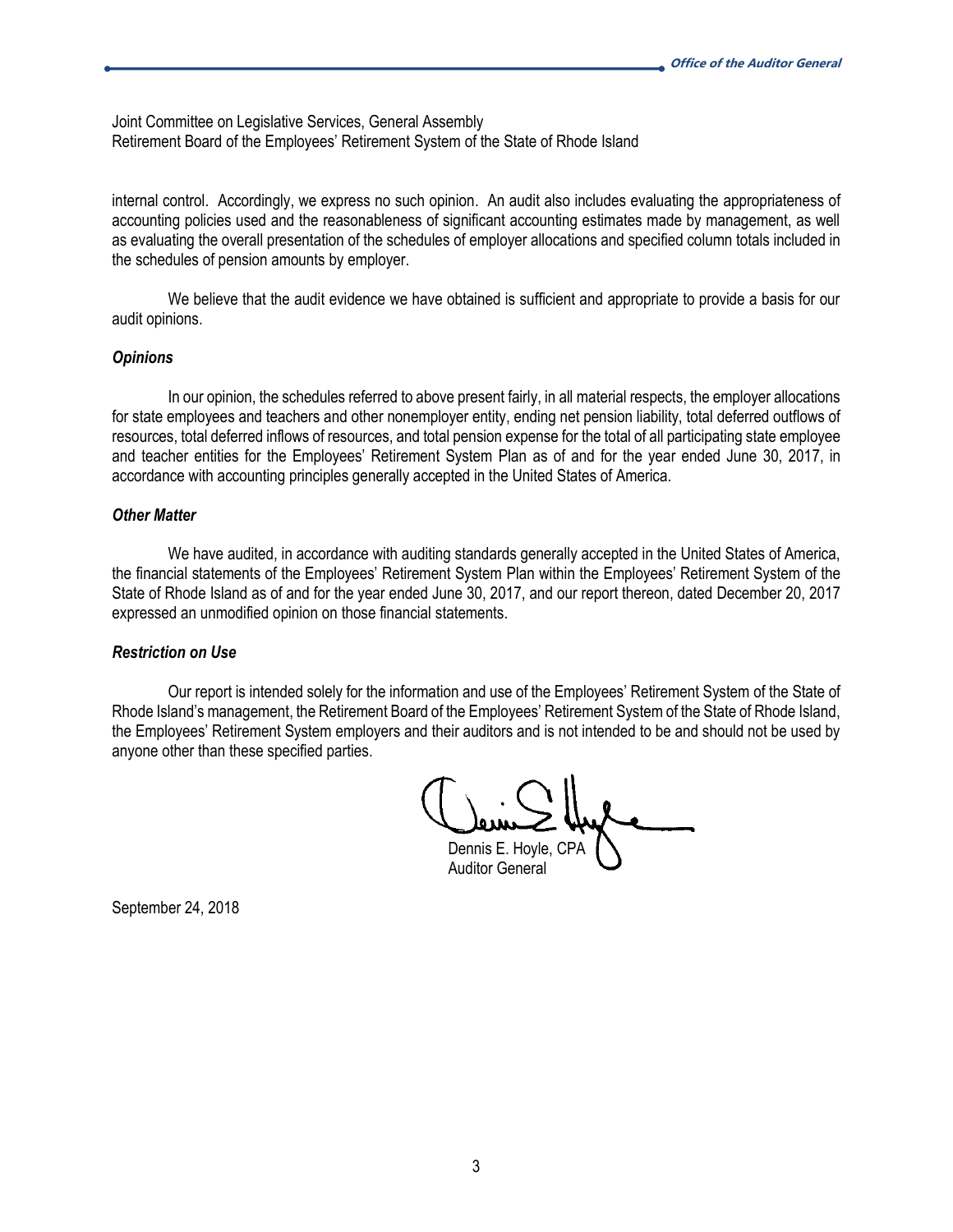## *Schedule A*

## **EMPLOYEES' RETIREMENT SYSTEM OF THE STATE OF RHODE ISLAND** *EMPLOYEES' RETIREMENT SYSTEM COST SHARING PLAN Schedule of Employer Allocations - State Employees*

| State, proprietary fund, or component<br>unit | Fiscal 2017 employer contribution |             |               |  |  |  |  |
|-----------------------------------------------|-----------------------------------|-------------|---------------|--|--|--|--|
|                                               |                                   | Amount      |               |  |  |  |  |
|                                               |                                   |             | %             |  |  |  |  |
| State of Rhode Island                         | \$                                | 156,655,705 | 89.18728281%  |  |  |  |  |
| University of Rhode Island                    |                                   | 9,903,769   | 5.63841717%   |  |  |  |  |
| <b>Rhode Island College</b>                   |                                   | 3,417,207   | 1.94548549%   |  |  |  |  |
| <b>Community College of RI</b>                |                                   | 2,529,226   | 1.43993986%   |  |  |  |  |
| Lottery                                       |                                   | 1,314,116   | 0.74815308%   |  |  |  |  |
| Division of Higher Education Assistance       |                                   | 128,356     | 0.07307560%   |  |  |  |  |
| <b>Narragansett Bay Commission</b>            |                                   | 1,509,489   | 0.85938292%   |  |  |  |  |
| <b>RI Commerce Corporation</b>                |                                   | 23,785      | 0.01354117%   |  |  |  |  |
| <b>RI Airport Corporation</b>                 |                                   | 166,377     | 0.09472189%   |  |  |  |  |
| <b>Total</b>                                  |                                   | 175,648,030 | 100.00000000% |  |  |  |  |

*See notes to schedules.*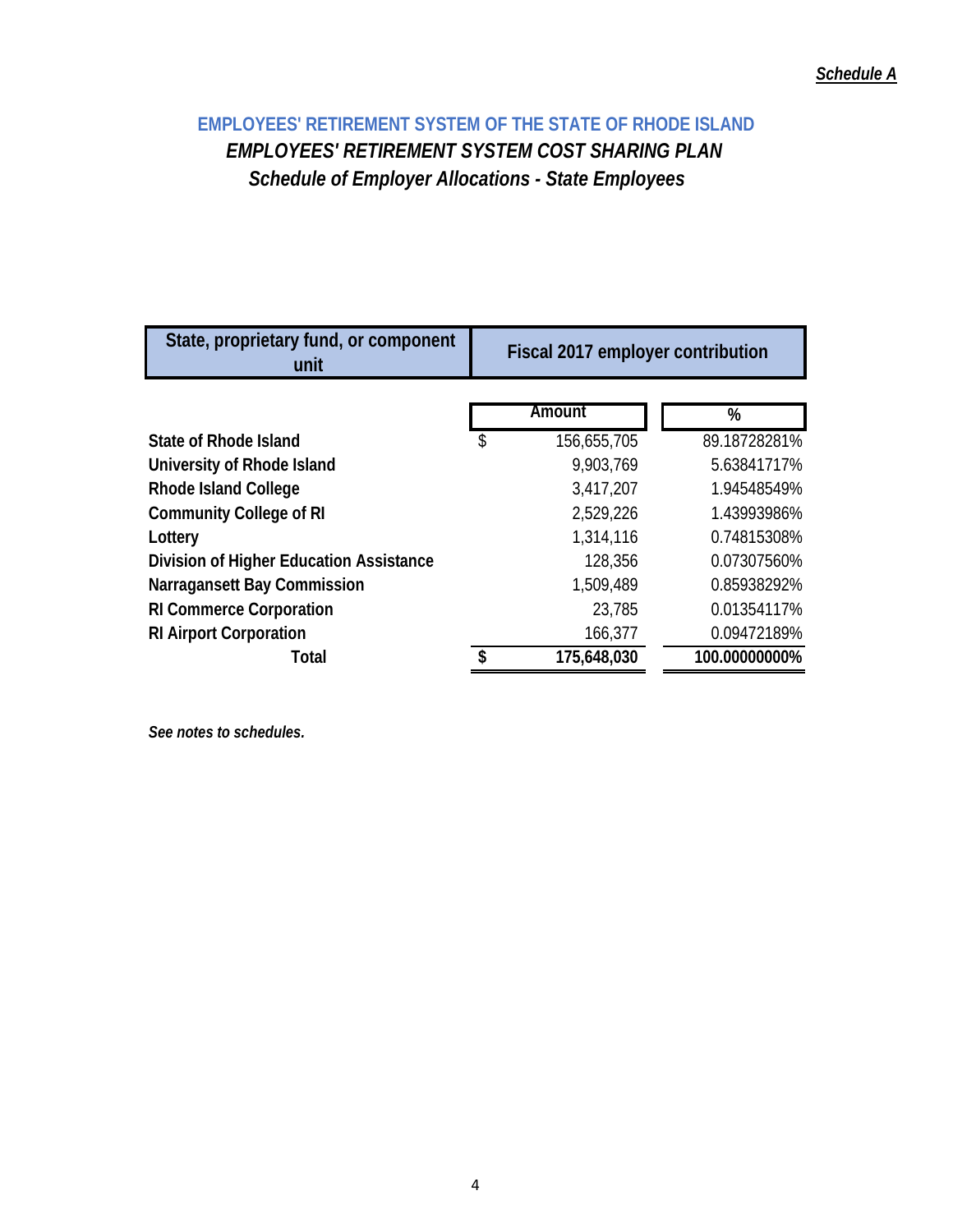## *Schedule B*

## *EMPLOYEES' RETIREMENT SYSTEM COST SHARING PLAN*

*Schedules of Employer and Other Nonemployer Entity Allocations - Teachers*

|                                              |                                 |                             |                         |                                 | Adjusted total -                    |                            |
|----------------------------------------------|---------------------------------|-----------------------------|-------------------------|---------------------------------|-------------------------------------|----------------------------|
|                                              | Employer                        | <b>Federally Funded</b>     | Fiscal 2017 total       | Adjustment - if all             | equivalent                          |                            |
| <b>Employer Unit</b>                         | Contributions at<br>shared rate | 100% local<br>contributions | actual<br>contributions | contributions at<br>shared rate | contributions all at<br>shared rate | Percent                    |
| <b>State of Rhode Island</b>                 |                                 |                             | \$<br>96,542,150 \$     | 4,116,926 \$                    | 100,659,076                         | 43.04824581%               |
| <b>School District or Charter School</b>     |                                 |                             |                         |                                 |                                     |                            |
|                                              |                                 |                             |                         |                                 |                                     |                            |
| Barrington                                   | \$<br>3,209,758 \$              | 56,465 \$                   | 3,266,223 \$            | $(24, 290)$ \$                  | 3,241,933                           | 1.38645754%                |
| <b>Bristol/Warren</b><br><b>Burrillville</b> | 2,952,571                       | 195,069                     | 3,147,640               | (83, 914)                       | 3,063,726                           | 1.31024464%                |
| <b>Central Falls</b>                         | 1,832,193<br>2,377,762          | 129,040                     | 1,961,232               | (55, 731)                       | 1,905,501<br>2,503,765              | 0.81491404%                |
| Chariho                                      |                                 | 221,127<br>170,064          | 2,598,889               | (95, 124)                       | 3,392,964                           | 1.07076965%<br>1.45104799% |
|                                              | 3,296,058<br>4,723,007          | 225,784                     | 3,466,122<br>4,948,791  | (73, 158)<br>(97, 127)          | 4,851,664                           | 2.07488106%                |
| Coventry                                     | 10,119,695                      | 732,465                     |                         |                                 | 10,537,070                          |                            |
| Cranston                                     |                                 |                             | 10,852,160              | (315,090)                       |                                     | 4.50632384%                |
| Cumberland<br><b>East Greenwich</b>          | 4,006,625<br>2,192,607          | 185,890<br>55,674           | 4,192,515<br>2,248,280  | (79,966)<br>(24, 045)           | 4,112,549<br>2,224,235              | 1.75878849%<br>0.95122501% |
|                                              |                                 |                             |                         |                                 |                                     |                            |
| <b>East Providence</b>                       | 4,515,281                       | 543,264<br>80,303           | 5,058,545               | (233, 700)                      | 4,824,845<br>1,855,646              | 2.06341165%<br>0.79359275% |
| <b>Exeter-West Greenwich</b><br>Foster       | 1,809,888<br>221,873            | 17,897                      | 1,890,191<br>239,770    | (34, 545)<br>(7,699)            | 232,071                             | 0.09924856%                |
| <b>Foster-Glocester</b>                      | 1,169,271                       | 26,392                      | 1,195,663               | (11, 353)                       | 1,184,309                           | 0.50648631%                |
| Glocester                                    | 537,150                         | 16,861                      | 554,011                 | (7, 253)                        | 546,758                             | 0.23382855%                |
| Jamestown                                    | 510,048                         | 44,459                      | 554,507                 | (19, 125)                       | 535,382                             | 0.22896342%                |
| Johnston                                     | 3,060,760                       | 187,106                     | 3,247,865               | (80, 489)                       | 3,167,376                           | 1.35457235%                |
| Lincoln                                      | 3,226,075                       | 200,580                     | 3,426,655               | (86, 285)                       | 3,340,370                           | 1.42855533%                |
| <b>Little Compton</b>                        | 299,704                         |                             | 299,704                 |                                 | 299,704                             | 0.12817260%                |
| Middletown                                   | 2,303,210                       | 119,842                     | 2,423,051               | (51, 553)                       | 2,371,498                           | 1.01420390%                |
| Narragansett                                 | 1,580,398                       | 61,882                      | 1,642,280               | (26, 620)                       | 1,615,659                           | 0.69095908%                |
| New Shoreham                                 | 251,125                         |                             | 251,125                 |                                 | 251,125                             | 0.10739696%                |
| Newport                                      | 2,291,803                       | 254,796                     | 2,546,600               | (109, 608)                      | 2,436,992                           | 1.04221341%                |
| North Kingstown                              | 3,794,399                       | 184,775                     | 3,979,174               | (79, 486)                       | 3,899,688                           | 1.66775558%                |
| <b>North Providence</b>                      | 3,122,089                       | 285,201                     | 3,407,290               | (122, 687)                      | 3,284,603                           | 1.40470594%                |
| North Smithfield                             | 1,490,727                       | 24,426                      | 1,515,153               | (10, 549)                       | 1,504,603                           | 0.64346444%                |
| Northern RI Collaborative                    | 326,155                         |                             | 326,155                 |                                 | 326,155                             | 0.13948457%                |
| Pawtucket                                    | 7,153,857                       | 1,047,921                   | 8,201,778               | (450, 792)                      | 7,750,986                           | 3.31481655%                |
| Portsmouth                                   | 2,273,897                       | 79,545                      | 2,353,442               | (34,219)                        | 2,319,223                           | 0.99184793%                |
| Providence                                   | 19,777,435                      | 2,110,512                   | 21,887,947              | (907, 894)                      | 20,980,053                          | 8.97240977%                |
| <b>Scituate</b>                              | 1,449,267                       | 42,624                      | 1,491,891               | (18, 336)                       | 1,473,555                           | 0.63018617%                |
| Smithfield                                   | 2,368,132                       | 126,825                     | 2,494,957               | (54, 557)                       | 2,440,400                           | 1.04367064%                |
| South Kingstown                              | 3,554,090                       | 143,998                     | 3,698,089               | (61, 945)                       | 3,636,144                           | 1.55504725%                |
| Tiverton                                     | 1,637,866                       | 40,573                      | 1,678,439               | (17, 454)                       | 1,660,985                           | 0.71034337%                |
| <b>Urban Collaborative</b>                   | 132,402                         |                             | 132,402                 |                                 | 132,402                             | 0.05662343%                |
| Warwick                                      | 9,597,702                       | 655,357                     | 10,253,059              | (281, 920)                      | 9,971,139                           | 4.26429554%                |
| West Bay Collaborative                       | 158,980                         |                             | 158,980                 |                                 | 158,980                             | 0.06799006%                |
| <b>West Warwick</b>                          | 3,660,872                       | 308,758                     | 3,969,629               | (132, 821)                      | 3,836,809                           | 1.64086440%                |
| Westerly                                     | 3,215,128                       | 74,995                      | 3,290,123               | (32, 261)                       | 3,257,862                           | 1.39326970%                |
| Woonsocket                                   | 4,349,784                       | 619,757                     | 4,969,541               | (266, 606)                      | 4,702,936                           | 2.01127554%                |
| <b>Highlander Charter School</b>             | 341,607                         | 12,365                      | 353,972                 | (5, 319)                        | 348,653                             | 0.14910627%                |
| Paul Cuffee Charter School                   | 612,583                         | 99,730                      | 712,314                 | (42,902)                        | 669,412                             | 0.28628326%                |
| Kingston Hill Charter School                 | 116,046                         |                             | 116,046                 |                                 | 116,046                             | 0.04962860%                |
| <b>International Charter School</b>          | 301,873                         | 23,005                      | 324,878                 | (9,896)                         | 314,981                             | 0.13470618%                |
| <b>Compass School Charter School</b>         | 133,675                         | $\overline{\phantom{a}}$    | 133,675                 |                                 | 133,675                             | 0.05716798%                |
| <b>Blackstone Academy Charter School</b>     | 178,384                         | 19,760                      | 198,144                 | (8,500)                         | 189,644                             | 0.08110382%                |
| <b>Beacon Charter School</b>                 | 252,459                         |                             | 252,459                 | ä,                              | 252,459                             | 0.10796738%                |
| Learning Community Charter School            | 364,938                         | 61,166                      | 426,104                 | (26, 312)                       | 399,792                             | 0.17097642%                |
| Segue Institute Charter School               | 149,512                         |                             | 149,512                 |                                 | 149,512                             | 0.06394102%                |
| <b>Greene Charter School</b>                 | 134,521                         | 5,788                       | 140,309                 | (2, 490)                        | 137,819                             | 0.05894014%                |
| <b>Trinity Academy Charter School</b>        | 139,550                         | 18,877                      | 158,426                 | (8, 120)                        | 150,306                             | 0.06428039%                |
| <b>RI Nurses Charter School</b>              | 183,541                         | 21,490                      | 205,031                 | (9, 244)                        | 195,786                             | 0.08373065%                |
| Village Green Charter School                 | 131,773                         | 27,550                      | 159,323                 | (11, 851)                       | 147,472                             | 0.06306840%                |
| Sheila Nowell Charter School                 | 88,715                          | 9,509                       | 98,224                  | (4,091)                         | 94,133                              | 0.04025748%                |
| South Side Charter School                    | 38,086                          |                             | 38,086                  |                                 | 38,086                              | 0.01628819%                |
|                                              | 127,716,902 \$<br>\$            | 9,569,468.08 \$             | 137,286,370 \$          | $(4, 116, 926)$ \$              | 133, 169, 444                       | 56.95175419%               |
| See notes to schedules.                      |                                 |                             | \$<br>233,828,520       |                                 | \$<br>233,828,520                   | 100.00000000%              |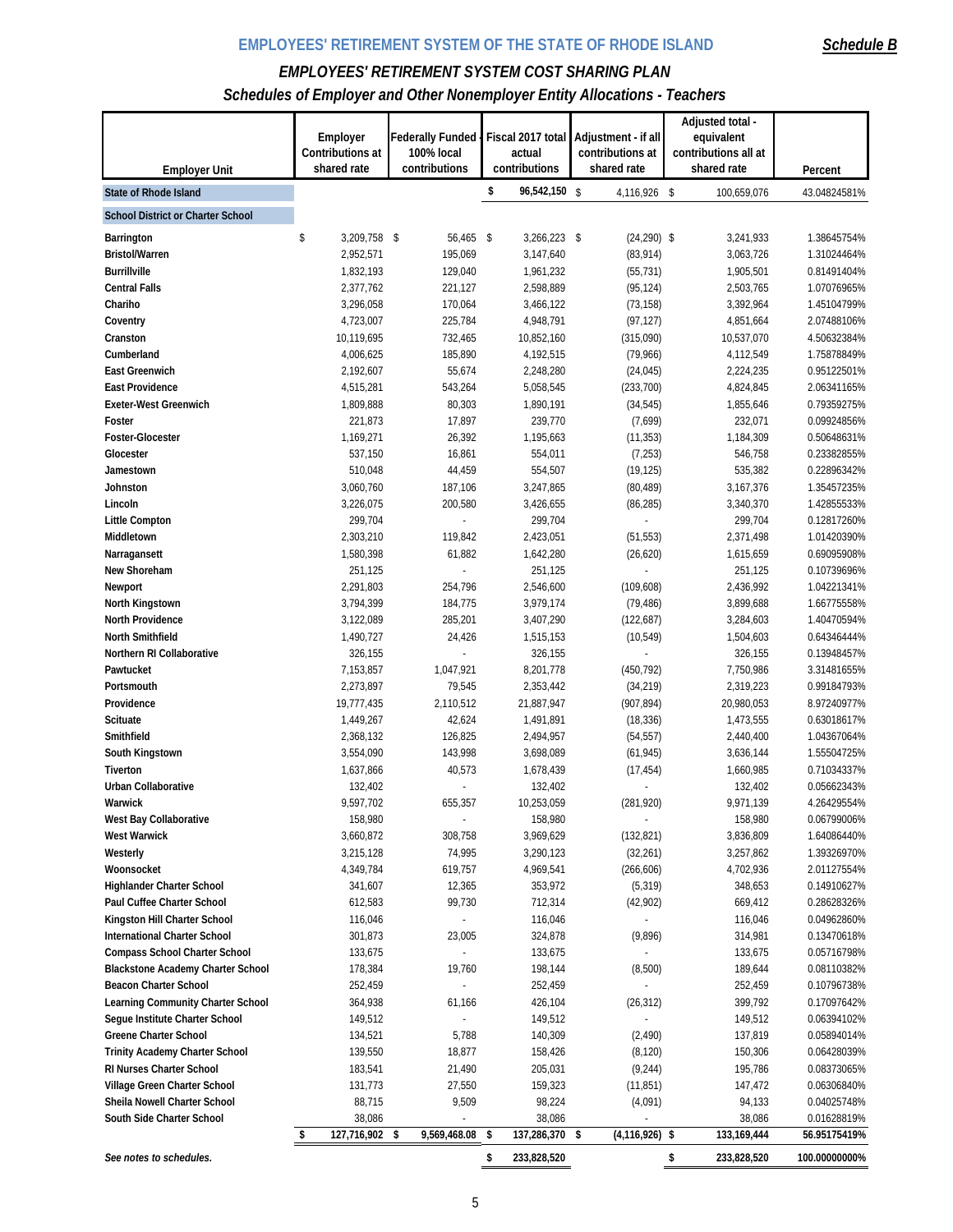|                                         |                 |            |               |    | <b>Pension Expense</b>                 |                           |              |                 |
|-----------------------------------------|-----------------|------------|---------------|----|----------------------------------------|---------------------------|--------------|-----------------|
|                                         |                 |            |               |    | Net Amortization of                    |                           |              |                 |
|                                         |                 |            | Proportionate |    | <b>Deferred Amounts from</b>           |                           |              |                 |
|                                         | Beginning       |            | Share of      |    | <b>Changes in Proportion and</b>       |                           |              | Ending          |
|                                         | Net             |            | Pension       |    | <b>Differences Between Employer</b>    |                           |              | <b>Net</b>      |
|                                         | Pension         |            | Plan          |    | <b>Contributions and Proportionate</b> |                           |              | Pension         |
| <b>Participating Employer</b>           | Liability       |            | Expense       |    | <b>Share of Contributions</b>          |                           | <b>Total</b> | Liability       |
| State of Rhode Island                   | \$1,887,352,307 | $\sqrt{3}$ | 182,205,959   | \$ | 787,245                                | $\boldsymbol{\mathsf{S}}$ | 182,993,204  | \$2,010,955,153 |
| University of Rhode Island              | 123,019,953     |            | 11,519,055    |    | 54,344                                 |                           | 11,573,399   | 127,132,520     |
| Rhode Island College                    | 42,473,879      |            | 3,974,547     |    | (211, 117)                             |                           | 3,763,430    | 43,865,941      |
| Community College of RI                 | 30,765,998      |            | 2,941,738     |    | (127, 335)                             |                           | 2,814,403    | 32,467,123      |
| Lottery                                 | 16,260,566      |            | 1,528,446     |    | 4,488                                  |                           | 1,532,934    | 16,869,023      |
| Division of Higher Education Assistance | 1,966,284       |            | 149,290       |    | (382, 136)                             |                           | (232, 846)   | 1,647,676       |
| Narragansett Bay Commission             | 18,292,401      |            | 1,755,684     |    | (50, 045)                              |                           | 1,705,639    | 19,376,984      |
| RI Commerce Corporation                 | 293,614         |            | 27,664        |    | (7,049)                                |                           | 20,615       | 305,320         |
| RI Airport Corporation                  | 837,969         |            | 193,513       |    | (68, 395)                              |                           | 125,118      | 2,135,747       |
|                                         | \$2,122,262,971 | -S         | 204,295,896   | S  |                                        |                           | 204,295,896  | \$2,254,755,487 |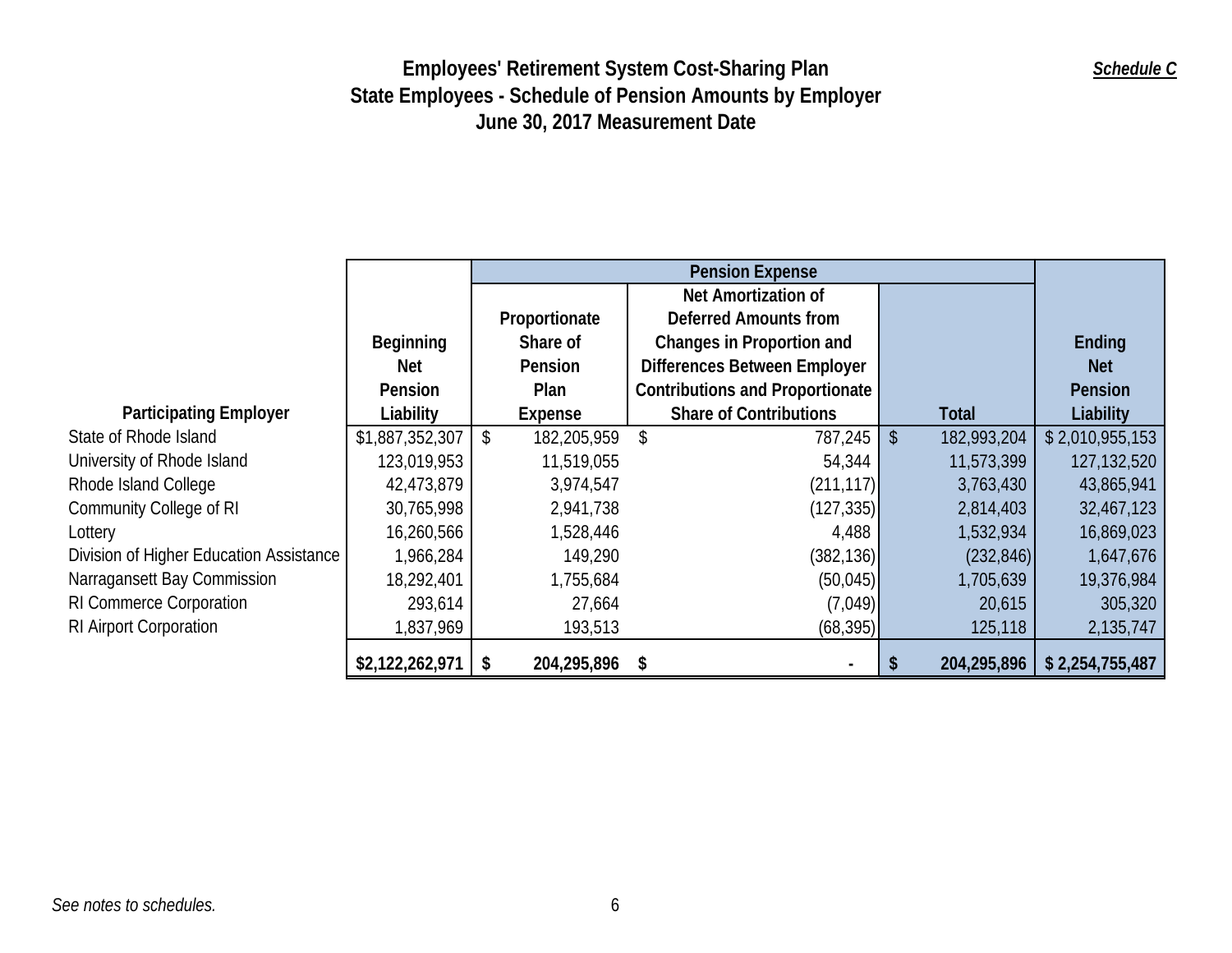|                                         |                                | Deferred Outflows of Resources |                    |    |                   |    |                              |              |                 |  |
|-----------------------------------------|--------------------------------|--------------------------------|--------------------|----|-------------------|----|------------------------------|--------------|-----------------|--|
|                                         |                                |                                |                    |    | <b>Difference</b> |    | <b>Changes in Proportion</b> |              |                 |  |
|                                         | <b>Difference</b>              |                                |                    |    | <b>Between</b>    |    | and Differences              |              |                 |  |
|                                         | <b>Between</b>                 |                                |                    |    | Projected         |    | <b>Between Employer</b>      |              |                 |  |
|                                         | Expected                       |                                |                    |    | and Actual        |    | <b>Contributions and</b>     |              | Total           |  |
|                                         | and Actual                     |                                | Changes in         |    | Investment        |    | <b>Proportionate Share</b>   |              | <b>Deferred</b> |  |
| <b>Participating Employer</b>           | Experience                     |                                | <b>Assumptions</b> |    | Earnings          |    | of Contributions             |              | <b>Outflows</b> |  |
| State of Rhode Island                   | \$<br>$\overline{\phantom{a}}$ | \$                             | 169,503,480        | \$ | 141,424,198       | \$ | 4,211,744                    | $\sqrt[6]{}$ | 315,139,422     |  |
| University of Rhode Island              |                                |                                | 10,716,005         |    | 8,940,833         |    | 1,748,173                    |              | 21,405,011      |  |
| Rhode Island College                    |                                |                                | 3,697,462          |    | 3,084,955         |    | 28,906                       |              | 6,811,323       |  |
| Community College of RI                 |                                |                                | 2,736,655          |    | 2,283,311         |    |                              |              | 5,019,966       |  |
| Lottery                                 |                                |                                | 1,421,891          |    | 1,186,346         |    | 177,891                      |              | 2,786,128       |  |
| Division of Higher Education Assistance | $\blacksquare$                 |                                | 138,883            |    | 115,876           |    |                              |              | 254,759         |  |
| Narragansett Bay Commission             |                                |                                | 1,633,287          |    | 1,362,723         |    | 111,557                      |              | 3,107,567       |  |
| RI Commerce Corporation                 | $\blacksquare$                 |                                | 25,735             |    | 21,472            |    | 2,368                        |              | 49,575          |  |
| RI Airport Corporation                  | $\sim$                         |                                | 180,022            |    | 150,200           |    | 143,842                      |              | 474,064         |  |
|                                         |                                |                                | 190,053,420        | S  | 158,569,914       |    | 6,424,481                    | \$           | 355,047,815     |  |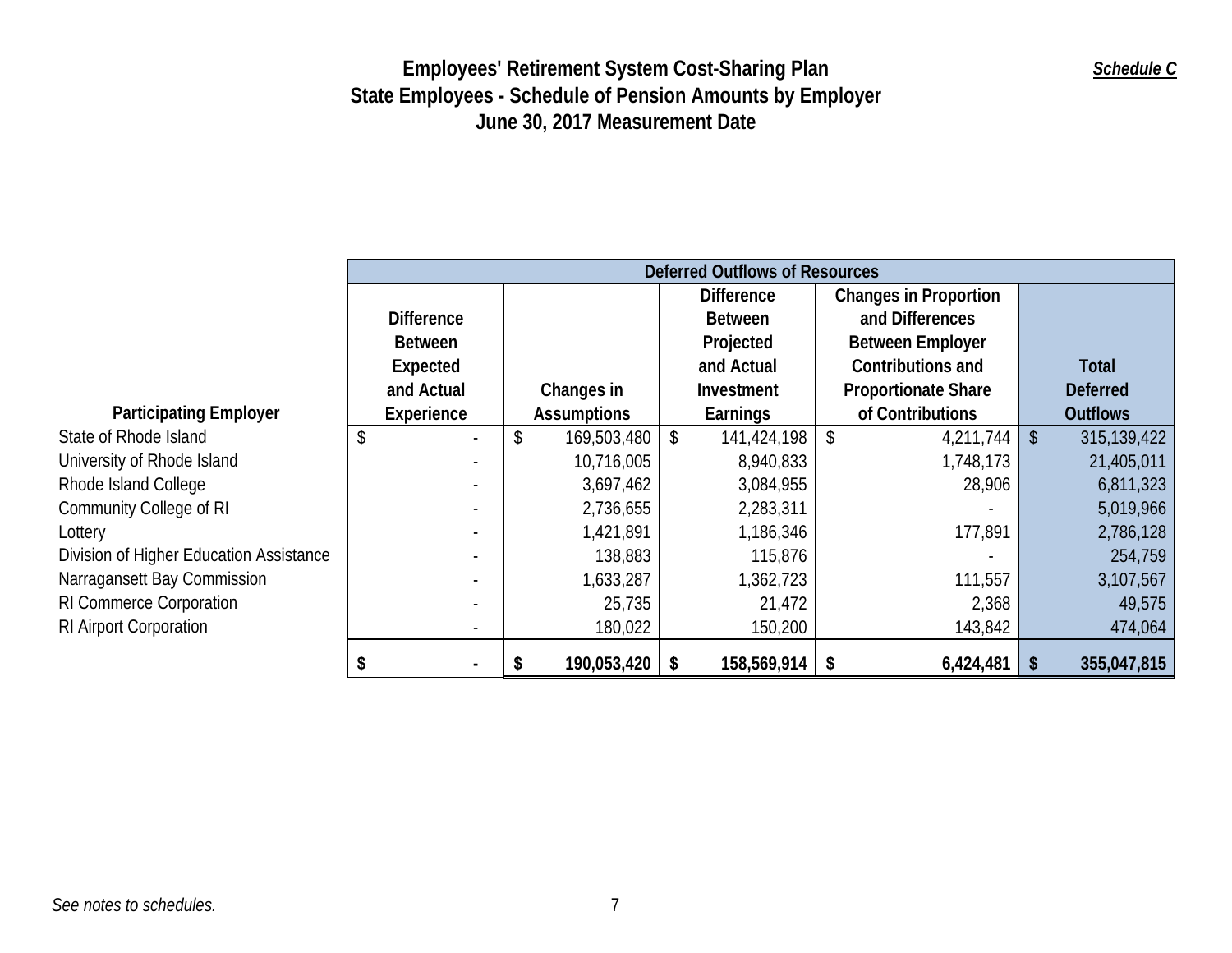|                                         | Deferred Inflows of Resources |    |                    |                |                   |                 |                              |            |                 |
|-----------------------------------------|-------------------------------|----|--------------------|----------------|-------------------|-----------------|------------------------------|------------|-----------------|
|                                         |                               |    |                    |                | <b>Difference</b> |                 | <b>Changes in Proportion</b> |            |                 |
|                                         | <b>Difference</b>             |    |                    | <b>Between</b> |                   | and Differences |                              |            |                 |
|                                         | <b>Between</b>                |    |                    |                | Projected         |                 | <b>Between Employer</b>      |            |                 |
|                                         | <b>Expected</b>               |    |                    |                | and Actual        |                 | Contributions and            |            | <b>Total</b>    |
|                                         | and Actual                    |    | Changes in         |                | Investment        |                 | <b>Proportionate Share</b>   |            | <b>Deferred</b> |
| <b>Participating Employer</b>           | Experience                    |    | <b>Assumptions</b> |                | Earnings          |                 | of Contributions             |            | <b>Inflows</b>  |
| State of Rhode Island                   | \$<br>41,021,456              | \$ | 5,466,383          | \$             | 96,235,553        | \$              | 540,927                      | $\vert$ \$ | 143,264,319     |
| University of Rhode Island              | 2,593,375                     |    | 345,585            |                | 6,084,009         |                 | 2,601,492                    |            | 11,624,461      |
| Rhode Island College                    | 894,821                       |    | 119,241            |                | 2,099,233         |                 | 935,444                      |            | 4,048,739       |
| Community College of RI                 | 662,297                       |    | 88,255             |                | 1,553,735         |                 | 389,364                      |            | 2,693,651       |
| Lottery                                 | 344,111                       |    | 45,855             |                | 807,278           |                 | 296,560                      |            | 1,493,804       |
| Division of Higher Education Assistance | 33,611                        |    | 4,479              |                | 78,851            |                 | 1,138,580                    |            | 1,255,521       |
| Narragansett Bay Commission             | 395,271                       |    | 52,672             |                | 927,298           |                 | 198,957                      |            | 1,574,198       |
| RI Commerce Corporation                 | 6,228                         |    | 830                |                | 14,611            |                 | 18,242                       |            | 39,911          |
| RI Airport Corporation                  | 43,567                        |    | 5,806              |                | 102,208           |                 | 304,915                      |            | 456,496         |
|                                         | 45,994,737                    |    | 6,129,106          | -S             | 107,902,776       | \$              | 6,424,481                    | - \$       | 166,451,100     |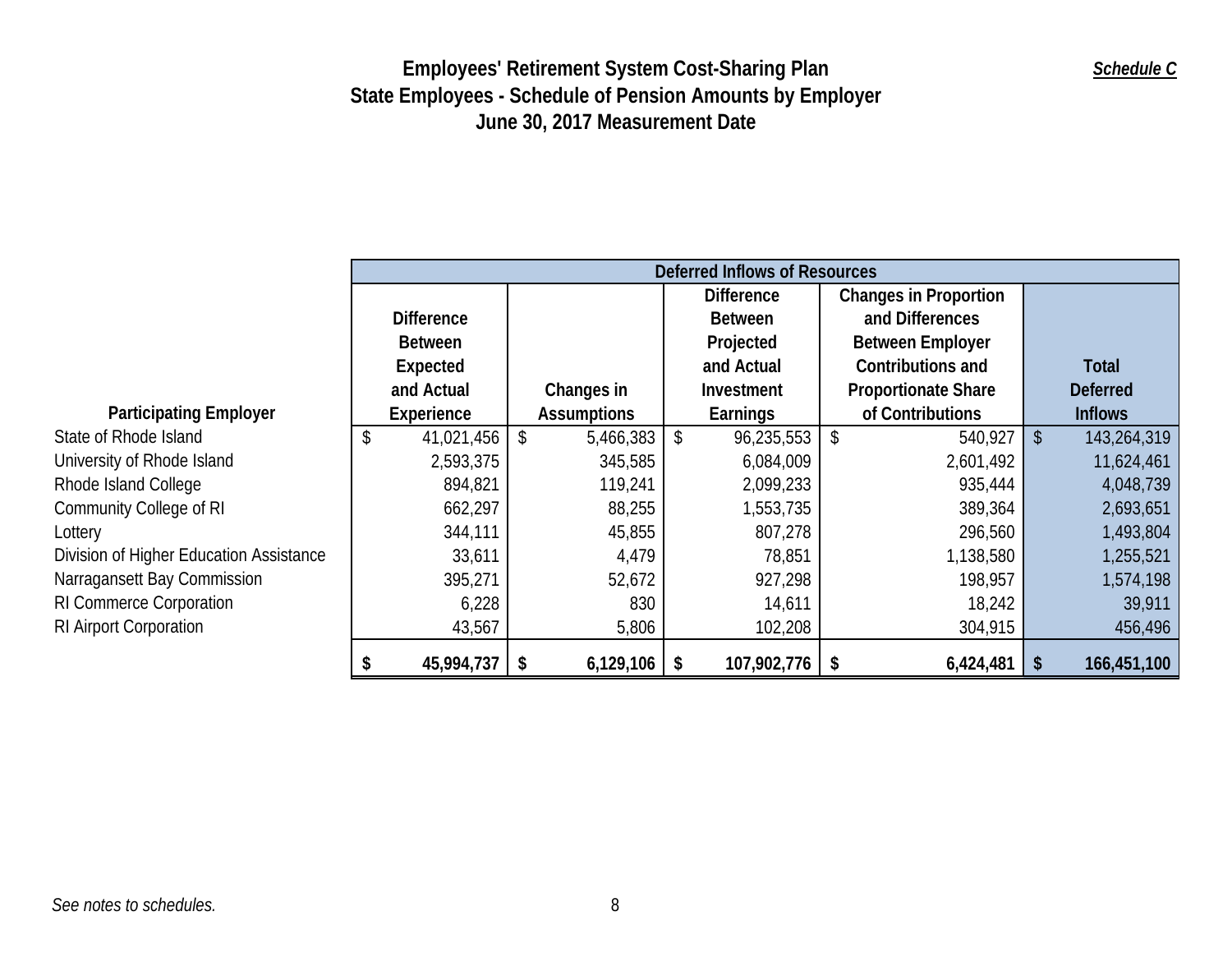|                                         |              | Collective Net Deferred Outflows (Inflows) for Plan as a Whole |              |              |                  |                   |  |  |  |
|-----------------------------------------|--------------|----------------------------------------------------------------|--------------|--------------|------------------|-------------------|--|--|--|
|                                         |              |                                                                |              |              |                  |                   |  |  |  |
| <b>Participating Employer</b>           | 2019         | 2020                                                           | 2021         | 2022         | 2023             | <b>Thereafter</b> |  |  |  |
| State of Rhode Island                   | \$29,878,043 | \$62,763,491                                                   | \$48,025,455 | \$23,929,547 | 7,278,565<br>\$  | \$                |  |  |  |
| University of Rhode Island              | 1,893,463    | 3,971,932                                                      | 2,751,884    | 826,807      | 336,463          |                   |  |  |  |
| Rhode Island College                    | 423,455      | 1,140,761                                                      | 802,885      | 280,289      | 115,194          |                   |  |  |  |
| Community College of RI                 | 342,340      | 873,347                                                        | 671,178      | 331,773      | 107,678          |                   |  |  |  |
| Lottery                                 | 248,518      | 524,273                                                        | 351,447      | 121,340      | 46,745           |                   |  |  |  |
| Division of Higher Education Assistance | (358, 300)   | (331, 188)                                                     | (244, 997)   | (58, 210)    | (8,066)          |                   |  |  |  |
| Narragansett Bay Commission             | 230,266      | 547,317                                                        | 478,351      | 210,855      | 66,580           |                   |  |  |  |
| <b>RI Commerce Corporation</b>          | (2,632)      | 2,374                                                          | 6,726        | 2,324        | 873              |                   |  |  |  |
| RI Airport Corporation                  | (37,499)     | (2,587)                                                        | (11,907)     | 56,273       | 13,289           |                   |  |  |  |
|                                         | \$32,617,654 | \$69,489,720                                                   | \$52,831,022 | \$25,700,998 | 7,957,321<br>-SI | <sup>\$</sup>     |  |  |  |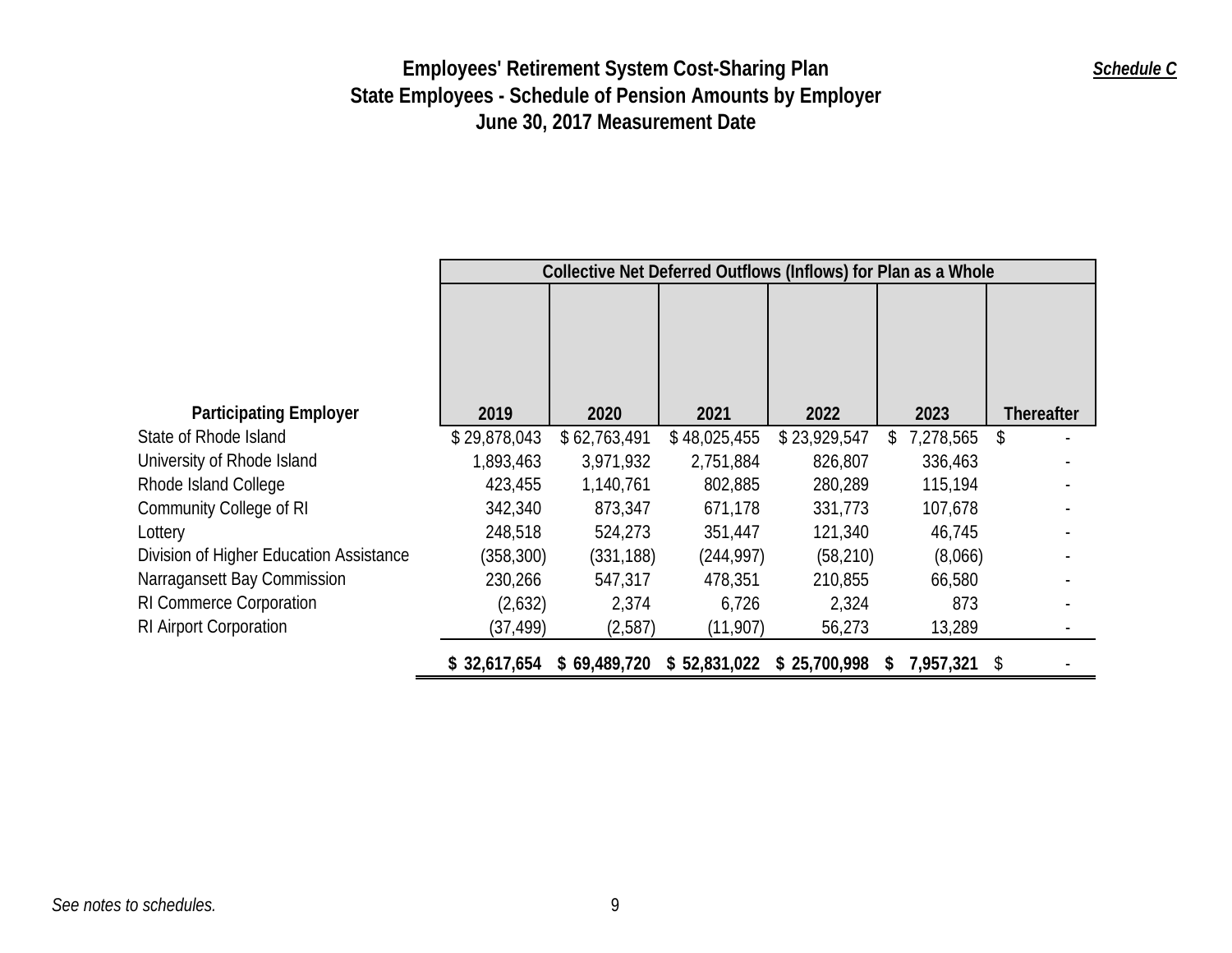## *Schedule C*

|                                         | <b>Net</b>           |           | <b>Net</b>           | <b>Net</b>           |
|-----------------------------------------|----------------------|-----------|----------------------|----------------------|
|                                         | Pension              | Pension   |                      | Pension              |
|                                         | Liability            | Liability |                      | Liability            |
|                                         | 1% Decrease          |           |                      | 1% Increase          |
| <b>Participating Employer</b>           | (6.0% Discount Rate) |           | (7.0% Discount Rate) | (8.0% Discount Rate) |
| State of Rhode Island                   | \$<br>2,504,147,422  | \$        | 2,010,955,153        | \$<br>1,643,601,512  |
| University of Rhode Island              | 158,312,120          |           | 127,132,520          | 103,908,435          |
| Rhode Island College                    | 54,624,183           |           | 43,865,941           | 35,852,678           |
| <b>Community College of RI</b>          | 40,429,774           |           | 32,467,123           | 26,536,152           |
| Lottery                                 | 21,006,197           |           | 16,869,023           | 13,787,454           |
| Division of Higher Education Assistance | 2,051,773            |           | 1,647,676            | 1,346,685            |
| Narragansett Bay Commission             | 24,129,242           |           | 19,376,984           | 15,837,270           |
| RI Commerce Corporation                 | 380,201              |           | 305,320              | 249,546              |
| RI Airport Corporation                  | 2,659,545            |           | 2,135,747            | 1,745,597            |
|                                         | 2,807,740,457        | S         | 2,254,755,487        | \$<br>1,842,865,329  |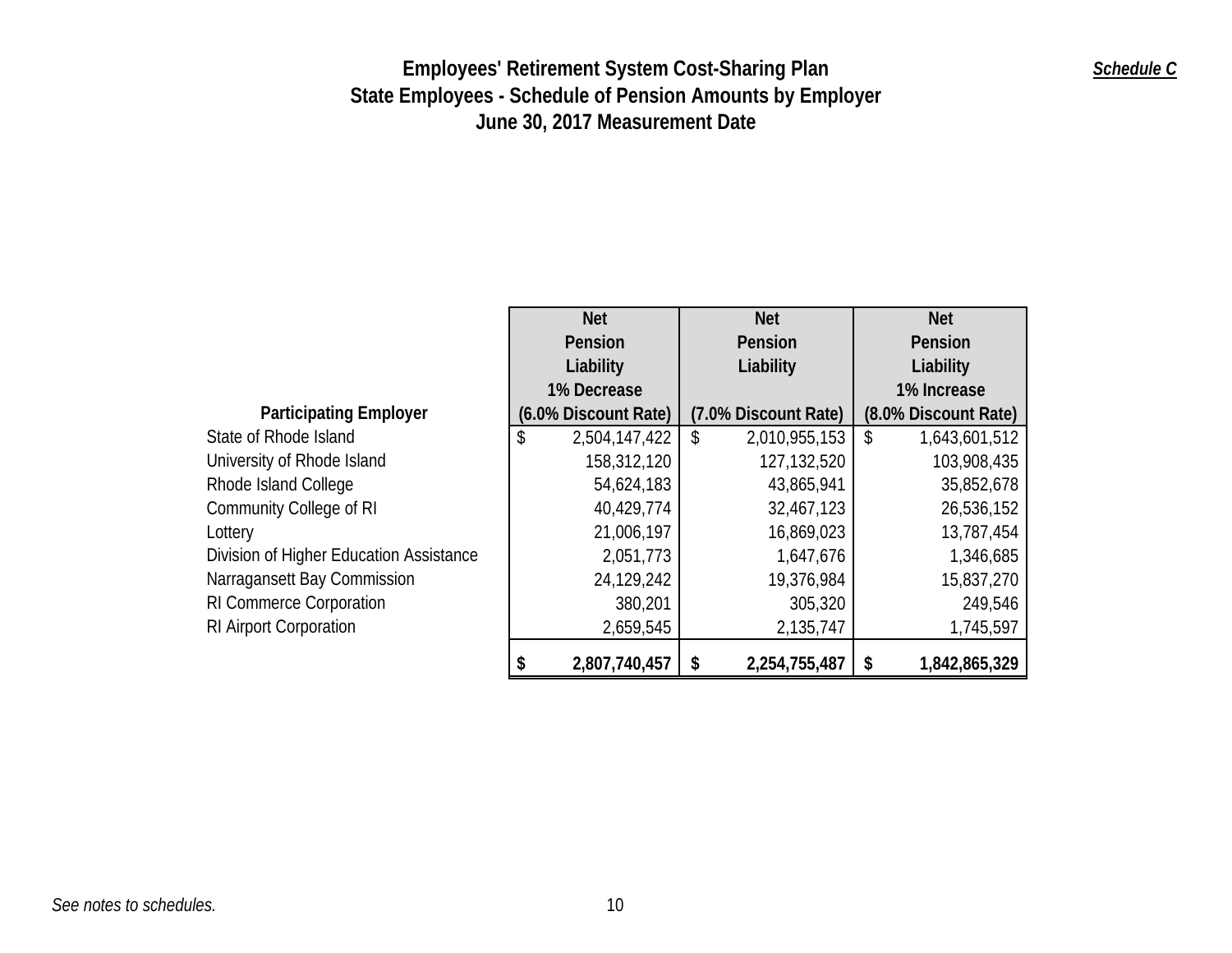|                               |                     |                           | <b>Pension Expense</b>                 |                             |                               |
|-------------------------------|---------------------|---------------------------|----------------------------------------|-----------------------------|-------------------------------|
|                               |                     |                           | Net Amortization of                    |                             |                               |
|                               |                     | Proportionate             | <b>Deferred Amounts from</b>           |                             |                               |
|                               | Beginning           | Share of                  | Changes in Proportion and              |                             | Ending                        |
|                               | <b>Net</b>          | Pension                   | Differences Between Employer           |                             | <b>Net</b>                    |
|                               | Pension             | Plan                      | <b>Contributions and Proportionate</b> |                             | Pension                       |
| <b>Participating Employer</b> | Liability           | <b>Expense</b>            | <b>Share of Contributions</b>          | <b>Total</b>                | Liability                     |
| State of Rhode Island         | 1,212,754,055<br>\$ | 120,576,708<br>$\sqrt{2}$ | 9,178,162<br>\$                        | $\sqrt[6]{}$<br>129,754,870 | 1,357,576,963<br>$\sqrt[6]{}$ |
| Barrington                    | 44,142,844          | 3,883,999                 | 14,763                                 | 3,898,762                   | 43,730,070                    |
| Bristol/Warren                | 41,140,174          | 3,670,498                 | (247, 217)                             | 3,423,281                   | 41,326,250                    |
| <b>Burrillville</b>           | 24,908,450          | 2,282,887                 | (392, 797)                             | 1,890,090                   | 25,703,094                    |
| <b>Central Falls</b>          | 34,792,048          | 2,999,636                 | (10, 531)                              | 2,989,105                   | 33,773,001                    |
| Chariho                       | 46,970,949          | 4,064,942                 | (342, 818)                             | 3,722,124                   | 45,767,309                    |
| Coventry                      | 65,393,587          | 5,812,537                 | (522, 505)                             | 5,290,032                   | 65,443,544                    |
| Cranston                      | 138, 136, 783       | 12,623,941                | 36,557                                 | 12,660,498                  | 142,133,353                   |
| Cumberland                    | 54,740,242          | 4,927,041                 | 365,579                                | 5,292,620                   | 55,473,711                    |
| East Greenwich                | 30,861,308          | 2,664,746                 | (106, 958)                             | 2,557,788                   | 30,002,460                    |
| East Providence               | 61,441,400          | 5,780,407                 | 576,727                                | 6,357,134                   | 65,081,789                    |
| Exeter-West Greenwich         | 24,718,508          | 2,223,158                 | (643, 346)                             | 1,579,812                   | 25,030,602                    |
| Foster                        | 3,034,934           | 278,033                   | (99,606)                               | 178,427                     | 3,130,385                     |
| Foster-Glocester              | 15,775,667          | 1,418,862                 | (94, 150)                              | 1,324,712                   | 15,975,017                    |
| Glocester                     | 7,120,328           | 655,043                   | 25,249                                 | 680,292                     | 7,375,155                     |
| Jamestown                     | 7,521,134           | 641,414                   | (186, 603)                             | 454,811                     | 7,221,704                     |
| Johnston                      | 42,089,055          | 3,794,677                 | 223,935                                | 4,018,612                   | 42,724,384                    |
| Lincoln                       | 45,568,936          | 4,001,931                 | (773, 847)                             | 3,228,084                   | 45,057,871                    |
| Little Compton                | 4,028,856           | 359,061                   | (220, 263)                             | 138,798                     | 4,042,675                     |
| Middletown                    | 31,249,839          | 2,841,174                 | (266, 460)                             | 2,574,714                   | 31,988,869                    |
| Narragansett                  | 22,245,559          | 1,935,641                 | (112, 113)                             | 1,823,528                   | 21,793,447                    |
| New Shoreham                  | 3,412,971           | 300,860                   | (51, 547)                              | 249,313                     | 3,387,393                     |
| Newport                       | 28,335,774          | 2,919,639                 | 70,318                                 | 2,989,957                   | 32,872,313                    |
| North Kingstown               | 52,412,244          | 4,672,023                 | (178, 301)                             | 4,493,722                   | 52,602,454                    |
| North Providence              | 43,597,532          | 3,935,120                 | 685,531                                | 4,620,651                   | 44,305,641                    |
| North Smithfield              | 20,668,314          | 1,802,591                 | (221, 794)                             | 1,580,797                   | 20,295,425                    |
| Northern RI Collaborative     | 3,811,992           | 390,750                   | (74, 638)                              | 316,112                     | 4,399,464                     |
| Pawtucket                     | 101,708,548         | 9,286,072                 | 43,586                                 | 9,329,658                   | 104,552,182                   |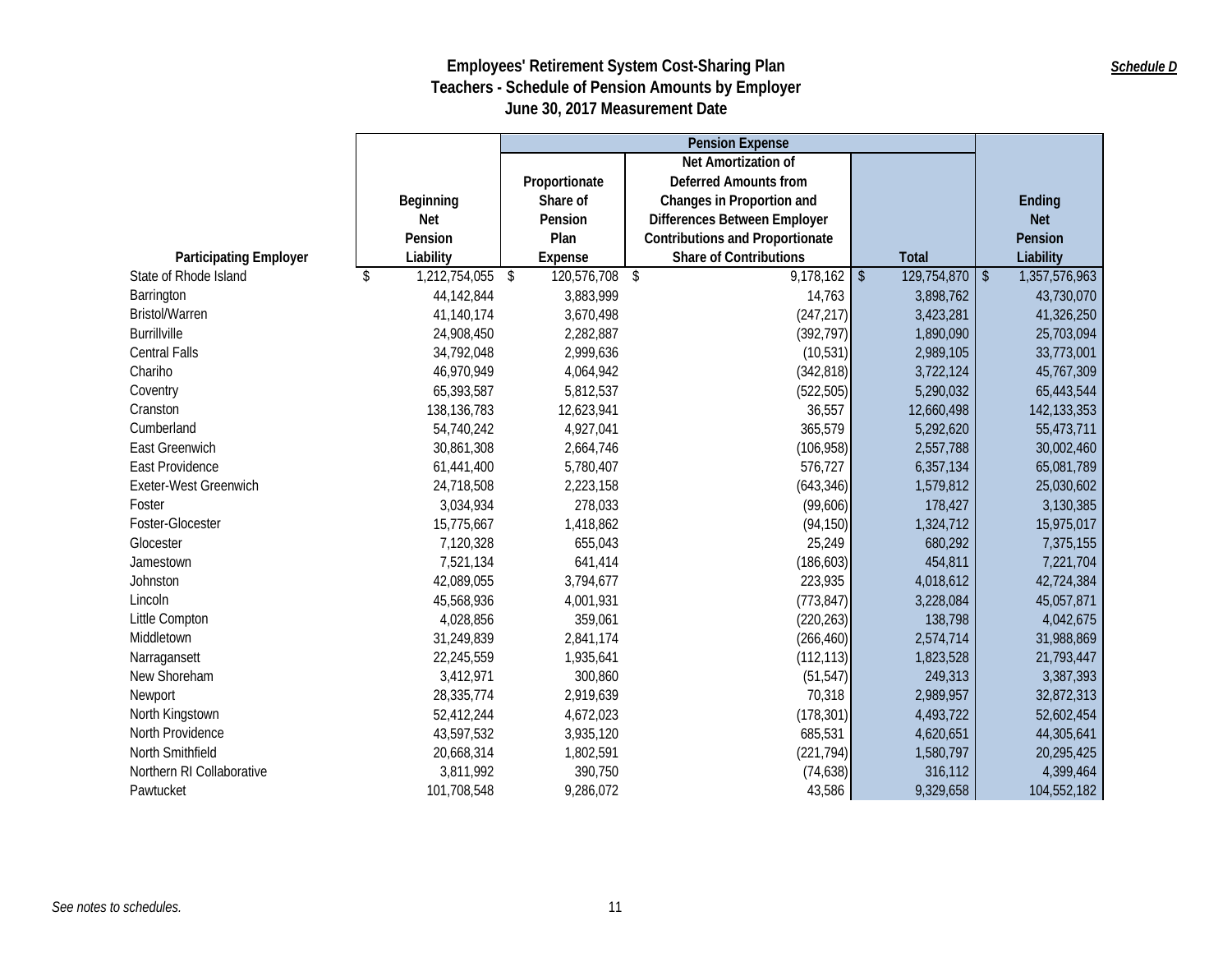#### *Schedule D*

|                                   |                     |                      | <b>Pension Expense</b>                 |                   |                        |
|-----------------------------------|---------------------|----------------------|----------------------------------------|-------------------|------------------------|
|                                   |                     |                      | Net Amortization of                    |                   |                        |
|                                   |                     | Proportionate        | <b>Deferred Amounts from</b>           |                   |                        |
|                                   | Beginning           | Share of             | Changes in Proportion and              |                   | Ending                 |
|                                   | <b>Net</b>          | Pension              | Differences Between Employer           |                   | <b>Net</b>             |
|                                   | Pension             | Plan                 | <b>Contributions and Proportionate</b> |                   | Pension                |
| <b>Participating Employer</b>     | Liability           | Expense              | <b>Share of Contributions</b>          | Total             | Liability              |
| Portsmouth                        | 31,826,498          | 2,778,546            | (686, 856)                             | 2,091,690         | 31,283,742             |
| Providence                        | 282,125,630         | 25,135,160           | (1,935,311)                            | 23,199,849        | 282,997,567            |
| Scituate                          | 20,313,123          | 1,765,393            | (453, 550)                             | 1,311,843         | 19,876,617             |
| Smithfield                        | 32,561,955          | 2,923,722            | 374,798                                | 3,298,520         | 32,918,275             |
| South Kingstown                   | 49,461,027          | 4,356,284            | (310,069)                              | 4,046,215         | 49,047,536             |
| Tiverton                          | 23,853,486          | 1,989,944            | 95,920                                 | 2,085,864         | 22,404,844             |
| Urban Collaborative               | 1,881,013           | 158,624              | (12, 423)                              | 146,201           | 1,785,952              |
| Warwick                           | 140,460,773         | 11,945,927           | (2,811,603)                            | 9,134,324         | 134,499,571            |
| West Bay Collaborative            | 2,037,400           | 190,466              | 69,311                                 | 259,777           | 2,144,465              |
| West Warwick                      | 33,324,429          | 4,011,182            | (65, 589)                              | 3,945,593         | 45,162,030             |
| Westerly                          | 45,085,674          | 3,903,083            | (771, 693)                             | 3,131,390         | 43,944,932             |
| Woonsocket                        | 64,654,823          | 5,634,354            | (585, 209)                             | 5,049,145         | 63,437,371             |
| Highlander Charter School         | 4,574,718           | 417,704              | 97,121                                 | 514,825           | 4,702,941              |
| Paul Cuffee Charter School        | 9,550,853           | 801,989              | (187, 377)                             | 614,612           | 9,029,622              |
| Kingston Hill Charter School      | 1,718,670           | 139,029              | (12, 730)                              | 126,299           | 1,565,329              |
| International Charter School      | 3,195,323           | 377,364              | 41,229                                 | 418,593           | 4,248,749              |
| Compass School Charter School     | 1,469,119           | 160,149              | 8,206                                  | 168,355           | 1,803,128              |
| Blackstone Academy Charter School | 2,256,052           | 227,203              | 153,627                                | 380,830           | 2,558,085              |
| Beacon Charter School             | 3,118,569           | 302,458              | 186,401                                | 488,859           | 3,405,384              |
| Learning Community Charter School | 5,819,057           | 478,971              | (123, 852)                             | 355,119           | 5,392,744              |
| Segue Institute Charter School    | 2,105,955           | 179,123              | (43, 233)                              | 135,890           | 2,016,755              |
| <b>Greene Charter School</b>      | 1,923,835           | 165,114              | 6,795                                  | 171,909           | 1,859,023              |
| Trinity Academy Charter School    | 1,918,031           | 180,074              | 42,450                                 | 222,524           | 2,027,459              |
| RI Nurses Charter School          | 2,348,745           | 234,562              | 80,666                                 | 315,228           | 2,640,937              |
| Village Green Charter School      | 1,742,099           | 176,679              | 105,250                                | 281,929           | 1,989,232              |
| Sheila Nowell Charter School      | 1,271,727           | 112,777              | 728                                    | 113,505           | 1,269,756              |
| South Side Charter School         | 396,911             | 45,629               | 62,080                                 | 107,709           | 513,744                |
|                                   | 2,983,577,526<br>\$ | \$<br>279,534,901 \$ | $\blacksquare$                         | \$<br>279,534,901 | 3, 147, 292, 315<br>\$ |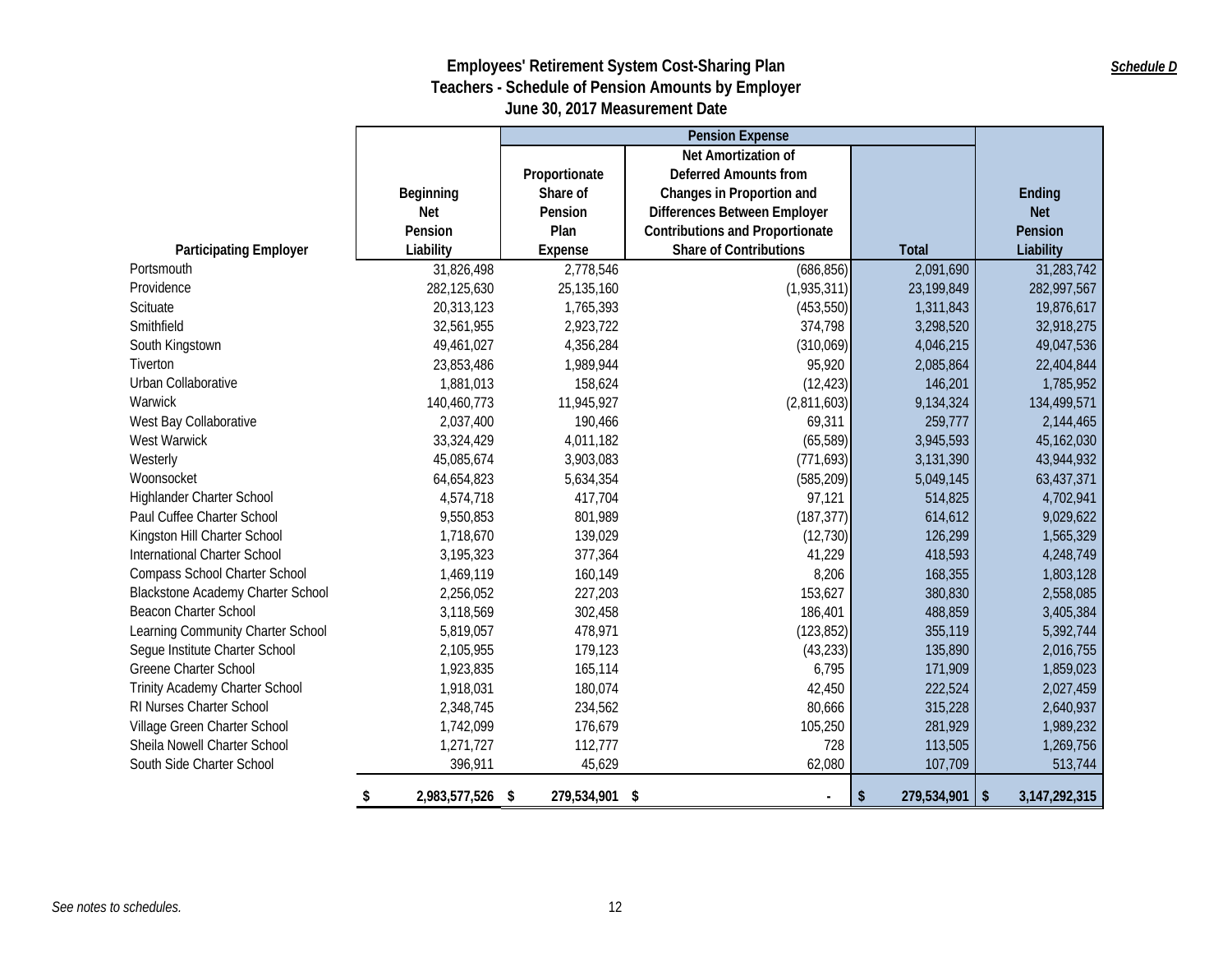|                               |                   | <b>Deferred Outflows of Resources</b> |                             |                              |                              |  |  |  |  |
|-------------------------------|-------------------|---------------------------------------|-----------------------------|------------------------------|------------------------------|--|--|--|--|
|                               |                   |                                       | <b>Difference</b>           | <b>Changes in Proportion</b> |                              |  |  |  |  |
|                               | <b>Difference</b> |                                       | <b>Between</b>              | and Differences              |                              |  |  |  |  |
|                               | <b>Between</b>    |                                       | Projected                   | <b>Between Employer</b>      |                              |  |  |  |  |
|                               | Expected          |                                       | and Actual                  | Contributions and            | <b>Total</b>                 |  |  |  |  |
|                               | and Actual        | Changes in                            | Investment                  | Proportionate Share          | <b>Deferred</b>              |  |  |  |  |
| <b>Participating Employer</b> | Experience        | <b>Assumptions</b>                    | Earnings                    | of Contributions             | <b>Outflows</b>              |  |  |  |  |
| State of Rhode Island         | \$                | \$<br>118,564,788                     | 105,042,235<br>$\sqrt[6]{}$ | \$<br>59,040,146             | $\frac{1}{2}$<br>282,647,169 |  |  |  |  |
| Barrington                    |                   | 3,819,192                             | 3,383,605                   | 1,728,083                    | 8,930,880                    |  |  |  |  |
| <b>Bristol/Warren</b>         |                   | 3,609,253                             | 3,197,610                   | 252,090                      | 7,058,953                    |  |  |  |  |
| <b>Burrillville</b>           |                   | 2,244,795                             | 1,988,772                   | 160,874                      | 4,394,441                    |  |  |  |  |
| <b>Central Falls</b>          |                   | 2,949,585                             | 2,613,179                   | 1,638,793                    | 7,201,557                    |  |  |  |  |
| Chariho                       |                   | 3,997,115                             | 3,541,236                   | 2,344,601                    | 9,882,952                    |  |  |  |  |
| Coventry                      |                   | 5,715,551                             | 5,063,681                   | 135,071                      | 10,914,303                   |  |  |  |  |
| Cranston                      |                   | 12,413,301                            | 10,997,539                  | 2,446,816                    | 25,857,656                   |  |  |  |  |
| Cumberland                    |                   | 4,844,829                             | 4,292,267                   | 3,234,744                    | 12,371,840                   |  |  |  |  |
| East Greenwich                |                   | 2,620,283                             | 2,321,434                   | 1,334,586                    | 6,276,303                    |  |  |  |  |
| East Providence               |                   | 5,683,957                             | 5,035,690                   | 2,912,482                    | 13,632,129                   |  |  |  |  |
| Exeter-West Greenwich         |                   | 2,186,062                             | 1,936,738                   |                              | 4,122,800                    |  |  |  |  |
| Foster                        |                   | 273,394                               | 242,213                     |                              | 515,607                      |  |  |  |  |
| Foster-Glocester              |                   | 1,395,188                             | 1,236,064                   | 77,895                       | 2,709,147                    |  |  |  |  |
| Glocester                     |                   | 644,114                               | 570,651                     | 305,862                      | 1,520,627                    |  |  |  |  |
| Jamestown                     |                   | 630,712                               | 558,778                     |                              | 1,189,490                    |  |  |  |  |
| Johnston                      |                   | 3,731,359                             | 3,305,790                   | 2,027,020                    | 9,064,169                    |  |  |  |  |
| Lincoln                       |                   | 3,935,156                             | 3,486,343                   |                              | 7,421,499                    |  |  |  |  |
| Little Compton                |                   | 353,069                               | 312,801                     | 217,420                      | 883,290                      |  |  |  |  |
| Middletown                    |                   | 2,793,767                             | 2,475,132                   | 411,896                      | 5,680,795                    |  |  |  |  |
| Narragansett                  |                   | 1,903,344                             | 1,686,263                   | 573,904                      | 4, 163, 511                  |  |  |  |  |
| New Shoreham                  |                   | 295,840                               | 262,099                     |                              | 557,939                      |  |  |  |  |
| Newport                       |                   | 2,870,923                             | 2,543,488                   | 2,434,309                    | 7,848,720                    |  |  |  |  |
| North Kingstown               |                   | 4,594,067                             | 4,070,104                   | 1,349,334                    | 10,013,505                   |  |  |  |  |
| North Providence              |                   | 3,869,459                             | 3,428,140                   | 3,978,552                    | 11,276,151                   |  |  |  |  |
| North Smithfield              |                   | 1,772,513                             | 1,570,354                   | 161,264                      | 3,504,131                    |  |  |  |  |
| Northern RI Collaborative     |                   | 384,230                               | 340,408                     | 462,987                      | 1,187,625                    |  |  |  |  |
| Pawtucket                     |                   | 9,131,127                             | 8,089,703                   | 1,669,611                    | 18,890,441                   |  |  |  |  |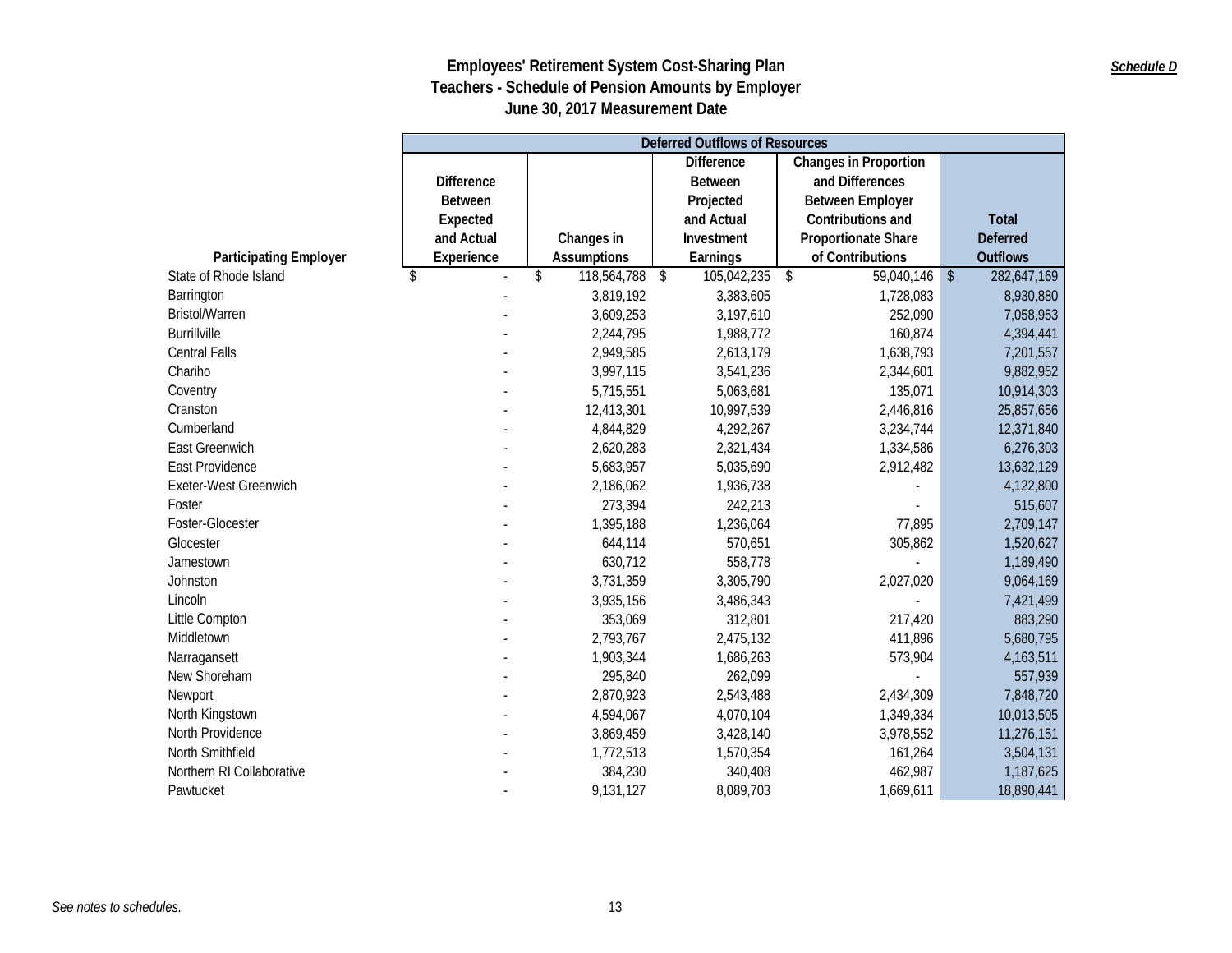#### *Schedule D*

|                                          |                   | <b>Deferred Outflows of Resources</b> |                   |                              |                                        |  |  |  |  |
|------------------------------------------|-------------------|---------------------------------------|-------------------|------------------------------|----------------------------------------|--|--|--|--|
|                                          |                   |                                       | <b>Difference</b> | <b>Changes in Proportion</b> |                                        |  |  |  |  |
|                                          | <b>Difference</b> |                                       | <b>Between</b>    | and Differences              |                                        |  |  |  |  |
|                                          | <b>Between</b>    |                                       | Projected         | <b>Between Employer</b>      |                                        |  |  |  |  |
|                                          | Expected          |                                       | and Actual        | Contributions and            | <b>Total</b>                           |  |  |  |  |
|                                          | and Actual        | Changes in                            | Investment        | <b>Proportionate Share</b>   | <b>Deferred</b>                        |  |  |  |  |
| <b>Participating Employer</b>            | Experience        | <b>Assumptions</b>                    | Earnings          | of Contributions             | <b>Outflows</b>                        |  |  |  |  |
| Portsmouth                               |                   | 2,732,184                             | 2,420,573         | 190,638                      | 5,343,395                              |  |  |  |  |
| Providence                               |                   | 24,715,760                            | 21,896,878        |                              | 46,612,638                             |  |  |  |  |
| Scituate                                 |                   | 1,735,936                             | 1,537,949         |                              | 3,273,885                              |  |  |  |  |
| Smithfield                               |                   | 2,874,937                             | 2,547,045         | 2,513,481                    | 7,935,463                              |  |  |  |  |
| South Kingstown                          |                   | 4,283,596                             | 3,795,043         | 717,160                      | 8,795,799                              |  |  |  |  |
| Tiverton                                 |                   | 1,956,740                             | 1,733,570         | 2,000,507                    | 5,690,817                              |  |  |  |  |
| Urban Collaborative                      |                   | 155,977                               | 138,188           | 103,539                      | 397,704                                |  |  |  |  |
| Warwick                                  |                   | 11,746,600                            | 10,406,876        |                              | 22, 153, 476                           |  |  |  |  |
| West Bay Collaborative                   |                   | 187,288                               | 165,928           | 325,131                      | 678,347                                |  |  |  |  |
| West Warwick                             |                   | 3,944,253                             | 3,494,403         | 11,040,760                   | 18,479,416                             |  |  |  |  |
| Westerly                                 |                   | 3,837,957                             | 3,400,230         |                              | 7,238,187                              |  |  |  |  |
| Woonsocket                               |                   | 5,540,340                             | 4,908,453         | 576,990                      | 11,025,783                             |  |  |  |  |
| Highlander Charter School                |                   | 410,734                               | 363,889           | 543,859                      | 1,318,482                              |  |  |  |  |
| Paul Cuffee Charter School               |                   | 788,607                               | 698,665           | 156,332                      | 1,643,604                              |  |  |  |  |
| Kingston Hill Charter School             |                   | 136,709                               | 121,117           | 85,628                       | 343,454                                |  |  |  |  |
| International Charter School             |                   | 371,067                               | 328,746           | 698,349                      | 1,398,162                              |  |  |  |  |
| Compass School Charter School            |                   | 157,477                               | 139,517           | 231,813                      | 528,807                                |  |  |  |  |
| <b>Blackstone Academy Charter School</b> |                   | 223,412                               | 197,931           | 803,020                      | 1,224,363                              |  |  |  |  |
| <b>Beacon Charter School</b>             |                   | 297,411                               | 263,491           | 925,024                      | 1,485,926                              |  |  |  |  |
| Learning Community Charter School        |                   | 470,979                               | 417,262           |                              | 888,241                                |  |  |  |  |
| Segue Institute Charter School           |                   | 176,134                               | 156,046           | 17,188                       | 349,368                                |  |  |  |  |
| Greene Charter School                    |                   | 162,359                               | 143,842           | 182,312                      | 488,513                                |  |  |  |  |
| Trinity Academy Charter School           |                   | 177,069                               | 156,874           | 228,508                      | 562,451                                |  |  |  |  |
| RI Nurses Charter School                 |                   | 230,648                               | 204,342           | 399,227                      | 834,217                                |  |  |  |  |
| Village Green Charter School             |                   | 173,731                               | 153,916           | 535,666                      | 863,313                                |  |  |  |  |
| Sheila Nowell Charter School             |                   | 110,895                               | 98,247            | 54,427                       | 263,569                                |  |  |  |  |
| South Side Charter School                |                   | 44,868                                | 39,751            | 310,181                      | 394,800                                |  |  |  |  |
|                                          | \$                | 274,870,641<br>\$                     | 243,521,089<br>\$ | 111,538,080<br>\$            | $\sqrt[6]{\frac{1}{2}}$<br>629,929,810 |  |  |  |  |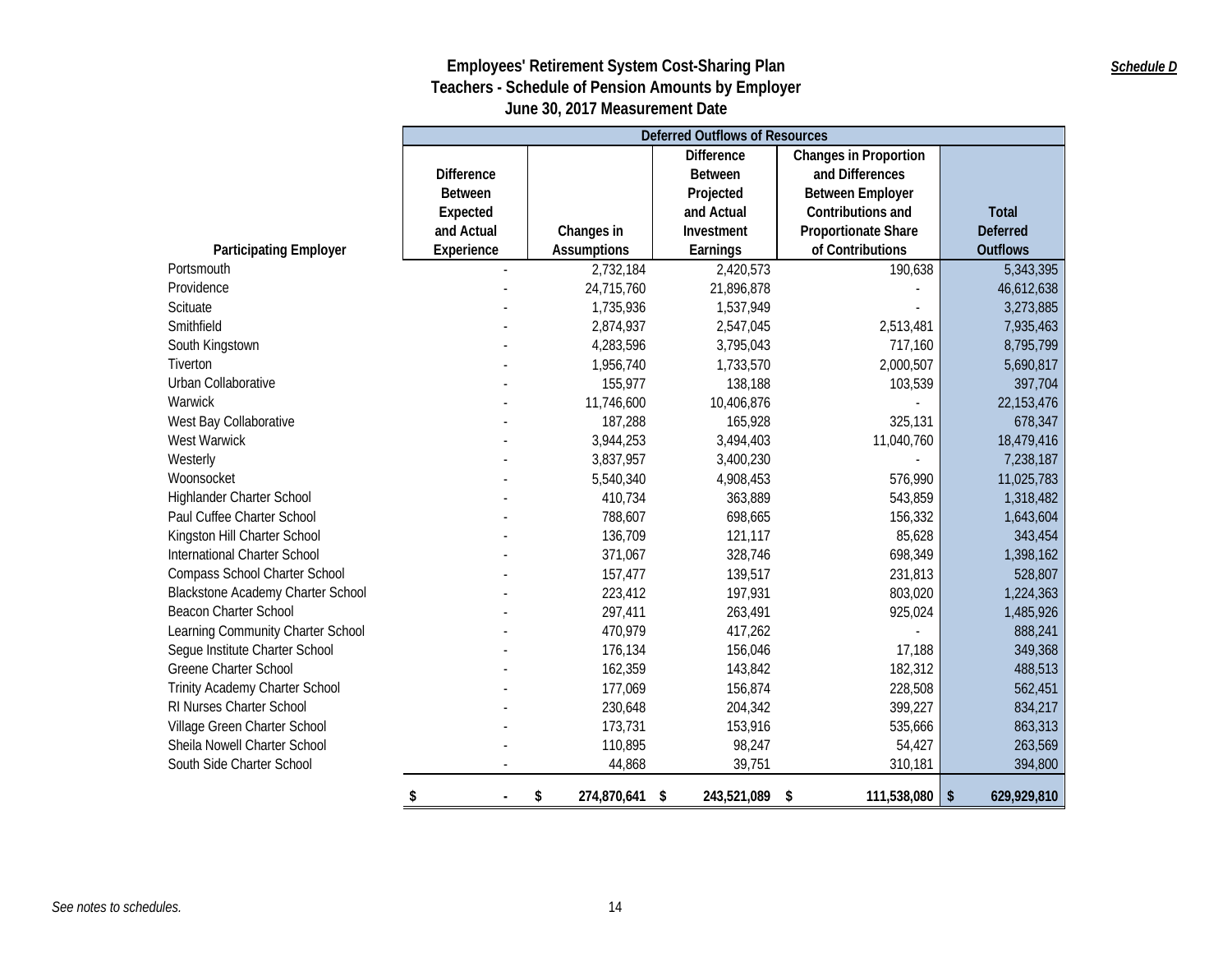|                               | <b>Deferred Inflows of Resources</b> |                     |                                                   |                            |                             |  |  |
|-------------------------------|--------------------------------------|---------------------|---------------------------------------------------|----------------------------|-----------------------------|--|--|
|                               |                                      |                     | <b>Difference</b><br><b>Changes in Proportion</b> |                            |                             |  |  |
|                               | <b>Difference</b>                    | <b>Between</b>      |                                                   | and Differences            |                             |  |  |
|                               | <b>Between</b>                       |                     | Projected                                         | <b>Between Employer</b>    |                             |  |  |
|                               | Expected                             |                     | and Actual                                        | Contributions and          | <b>Total</b>                |  |  |
|                               | and Actual                           | Changes in          | Investment                                        | <b>Proportionate Share</b> | <b>Deferred</b>             |  |  |
| <b>Participating Employer</b> | Experience                           | <b>Assumptions</b>  | Earnings                                          | of Contributions           | <b>Inflows</b>              |  |  |
| State of Rhode Island         | 32,184,938<br>\$                     | \$<br>21,393,289 \$ | 70,748,932                                        | \$<br>1,483,783            | $\sqrt[6]{}$<br>125,810,942 |  |  |
| Barrington                    | 1,036,737                            | 689,117             | 2,278,954                                         | 2,214,121                  | 6,218,929                   |  |  |
| <b>Bristol/Warren</b>         | 979,748                              | 651,237             | 2,153,681                                         | 1,834,547                  | 5,619,213                   |  |  |
| <b>Burrillville</b>           | 609,360                              | 405,041             | 1,339,494                                         | 2,010,544                  | 4,364,439                   |  |  |
| <b>Central Falls</b>          | 800,678                              | 532,210             | 1,760,050                                         | 2,224,964                  | 5,317,902                   |  |  |
| Chariho                       | 1,085,035                            | 721,221             | 2,385,123                                         | 4,966,951                  | 9,158,330                   |  |  |
| Coventry                      | 1,551,512                            | 1,031,288           | 3,410,533                                         | 3,219,833                  | 9,213,166                   |  |  |
| Cranston                      | 3,369,646                            | 2,239,799           | 7,407,155                                         | 2,694,938                  | 15,711,538                  |  |  |
| Cumberland                    | 1,315,150                            | 874,179             | 2,890,964                                         | 1,723,726                  | 6,804,019                   |  |  |
| <b>East Greenwich</b>         | 711,287                              | 472,792             | 1,563,552                                         | 2,204,449                  | 4,952,080                   |  |  |
| East Providence               | 1,542,935                            | 1,025,587           | 3,391,680                                         |                            | 5,960,202                   |  |  |
| Exeter-West Greenwich         | 593,416                              | 394,443             | 1,304,448                                         | 3,122,222                  | 5,414,529                   |  |  |
| Foster                        | 74,214                               | 49,330              | 163,137                                           | 485,218                    | 771,899                     |  |  |
| Foster-Glocester              | 378,730                              | 251,741             | 832,524                                           | 634,903                    | 2,097,898                   |  |  |
| Glocester                     | 174,847                              | 116,221             | 384,350                                           | 239,556                    | 914,974                     |  |  |
| Jamestown                     | 171,210                              | 113,803             | 376,353                                           | 999,244                    | 1,660,610                   |  |  |
| Johnston                      | 1,012,894                            | 673,269             | 2,226,544                                         | 1,252,864                  | 5,165,571                   |  |  |
| Lincoln                       | 1,068,216                            | 710,042             | 2,348,151                                         | 4,116,936                  | 8,243,345                   |  |  |
| Little Compton                | 95,842                               | 63,706              | 210,680                                           | 1,220,179                  | 1,590,407                   |  |  |
| Middletown                    | 758,380                              | 504,095             | 1,667,072                                         | 1,755,730                  | 4,685,277                   |  |  |
| Narragansett                  | 516,671                              | 343,431             | 1,135,746                                         | 1,463,545                  | 3,459,393                   |  |  |
| New Shoreham                  | 80,307                               | 53,380              | 176,531                                           | 278,568                    | 588,786                     |  |  |
| Newport                       | 779,325                              | 518,016             | 1,713,112                                         | 1,604,373                  | 4,614,826                   |  |  |
| North Kingstown               | 1,247,080                            | 828,932             | 2,741,331                                         | 2,553,233                  | 7,370,576                   |  |  |
| North Providence              | 1,050,382                            | 698,188             | 2,308,950                                         | 1,224,574                  | 5,282,094                   |  |  |
| North Smithfield              | 481,157                              | 319,824             | 1,057,678                                         | 1,465,619                  | 3,324,278                   |  |  |
| Northern RI Collaborative     | 104,301                              | 69,329              | 229,274                                           | 817,835                    | 1,220,739                   |  |  |
| Pawtucket                     | 2,478,685                            | 1,647,579           | 5,448,645                                         | 1,778,163                  | 11,353,072                  |  |  |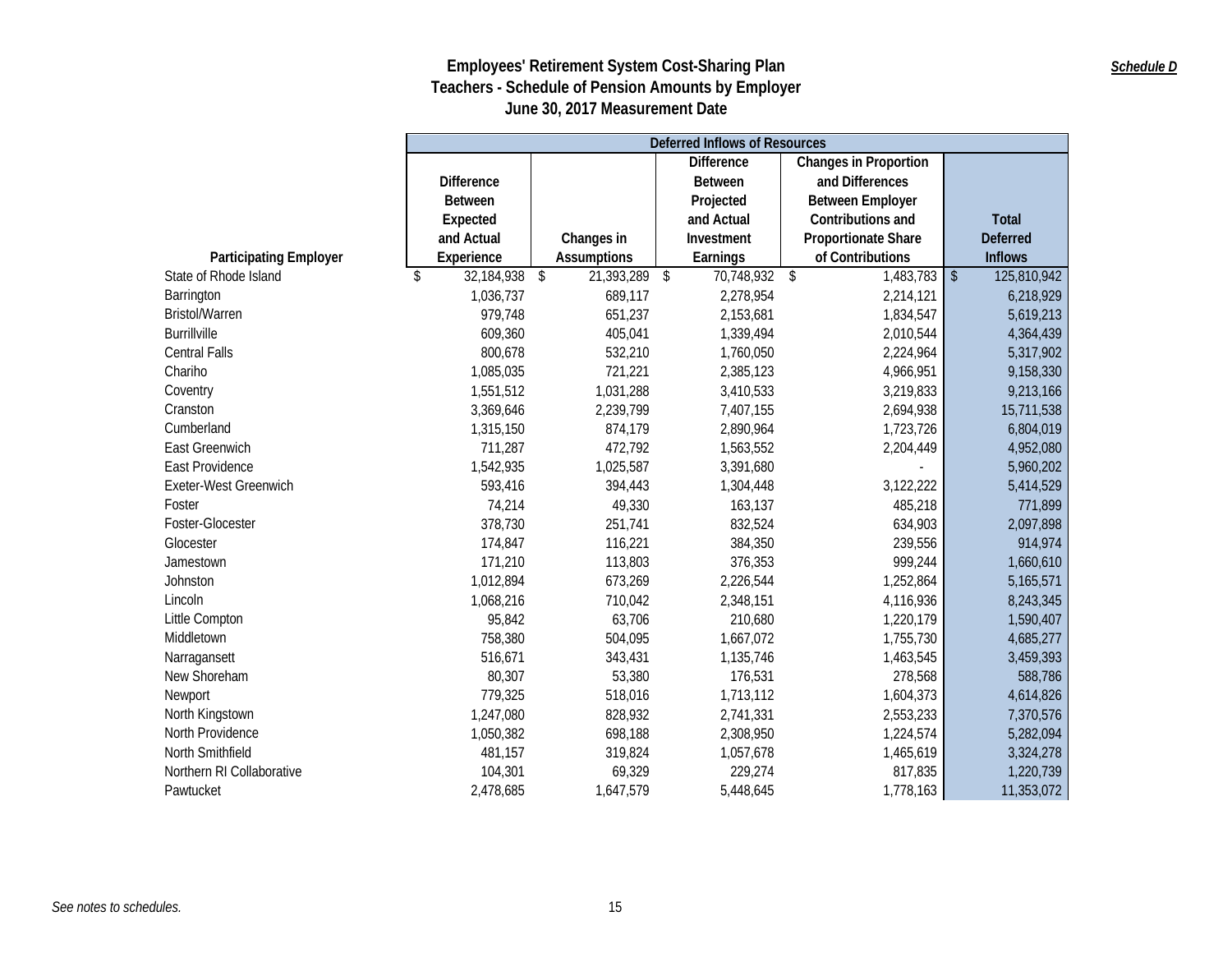|                                          | <b>Deferred Inflows of Resources</b> |                    |                   |                              |                     |  |  |
|------------------------------------------|--------------------------------------|--------------------|-------------------|------------------------------|---------------------|--|--|
|                                          |                                      |                    | <b>Difference</b> | <b>Changes in Proportion</b> |                     |  |  |
|                                          | <b>Difference</b>                    |                    | <b>Between</b>    | and Differences              |                     |  |  |
|                                          | Between                              |                    | Projected         | <b>Between Employer</b>      |                     |  |  |
|                                          | Expected                             |                    | and Actual        | Contributions and            | <b>Total</b>        |  |  |
|                                          | and Actual                           | Changes in         | Investment        | <b>Proportionate Share</b>   | <b>Deferred</b>     |  |  |
| <b>Participating Employer</b>            | Experience                           | <b>Assumptions</b> | Earnings          | of Contributions             | <b>Inflows</b>      |  |  |
| Portsmouth                               | 741,664                              | 492,983            | 1,630,325         | 3,738,605                    | 6,603,577           |  |  |
| Providence                               | 6,709,203                            | 4,459,599          | 14,748,170        | 11,728,578                   | 37,645,550          |  |  |
| Scituate                                 | 471,228                              | 313,224            | 1,035,852         | 2,466,959                    | 4,287,263           |  |  |
| Smithfield                               | 780,414                              | 518,741            | 1,715,507         | 1,082,199                    | 4,096,861           |  |  |
| South Kingstown                          | 1,162,801                            | 772,912            | 2,556,069         | 2,693,937                    | 7,185,719           |  |  |
| Tiverton                                 | 531,166                              | 353,065            | 1,167,609         | 2,156,174                    | 4,208,014           |  |  |
| Urban Collaborative                      | 42,341                               | 28,144             | 93,073            | 210,253                      | 373,811             |  |  |
| Warwick                                  | 3,188,667                            | 2,119,503          | 7,009,327         | 15,896,049                   | 28,213,546          |  |  |
| West Bay Collaborative                   | 50,840                               | 33,793             | 111,757           | 4,015                        | 200,405             |  |  |
| West Warwick                             | 1,070,685                            | 711,683            | 2,353,579         | 10,278,784                   | 14,414,731          |  |  |
| Westerly                                 | 1,041,830                            | 692,503            | 2,290,151         | 4,300,309                    | 8,324,793           |  |  |
| Woonsocket                               | 1,503,950                            | 999,674            | 3,305,983         | 4,116,868                    | 9,926,475           |  |  |
| Highlander Charter School                | 111,496                              | 74,111             | 245,090           | 92,618                       | 523,315             |  |  |
| Paul Cuffee Charter School               | 214,071                              | 142,293            | 470,571           | 1,196,340                    | 2,023,275           |  |  |
| Kingston Hill Charter School             | 37,110                               | 24,667             | 81,576            | 194,928                      | 338,281             |  |  |
| International Charter School             | 100,728                              | 66,954             | 221,420           | 356,413                      | 745,515             |  |  |
| Compass School Charter School            | 42,748                               | 28,414             | 93,968            | 159,292                      | 324,422             |  |  |
| <b>Blackstone Academy Charter School</b> | 60,646                               | 40,311             | 133,312           |                              | 234,269             |  |  |
| Beacon Charter School                    | 80,734                               | 53,664             | 177,469           |                              | 311,867             |  |  |
| Learning Community Charter School        | 127,849                              | 84,981             | 281,038           | 729,566                      | 1,223,434           |  |  |
| Segue Institute Charter School           | 47,812                               | 31,781             | 105,101           | 270,109                      | 454,803             |  |  |
| <b>Greene Charter School</b>             | 44,073                               | 29,295             | 96,881            | 165,868                      | 336,117             |  |  |
| Trinity Academy Charter School           | 48,066                               | 31,950             | 105,659           | 41,262                       | 226,937             |  |  |
| RI Nurses Charter School                 | 62,610                               | 41,617             | 137,630           | 199                          | 242,056             |  |  |
| Village Green Charter School             | 47,160                               | 31,347             | 103,667           |                              | 182,174             |  |  |
| Sheila Nowell Charter School             | 30,103                               | 20,009             | 66,172            | 68,136                       | 184,420             |  |  |
| South Side Charter School                | 12,180                               | 8,096              | 26,773            |                              | 47,049              |  |  |
|                                          | 74,614,858<br>\$                     | \$<br>49,596,403   | 164,018,373<br>\$ | 111,538,080<br>\$            | \$<br>399, 767, 714 |  |  |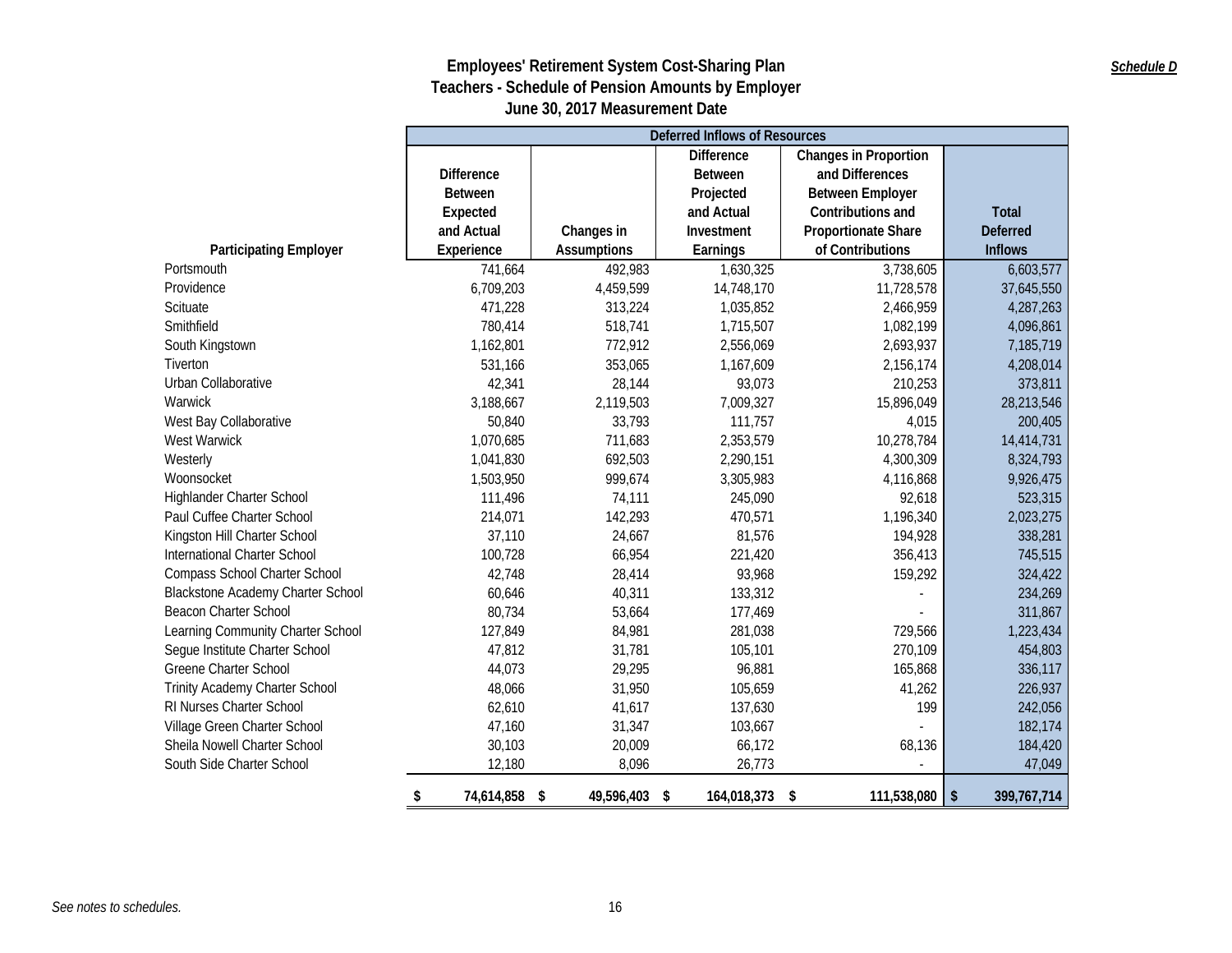|                               |              |              |              | Collective Net Deferred Outflows (Inflows) for Plan as a Whole |              |              |
|-------------------------------|--------------|--------------|--------------|----------------------------------------------------------------|--------------|--------------|
|                               |              |              |              |                                                                |              |              |
|                               |              |              |              |                                                                |              |              |
|                               |              |              |              |                                                                |              |              |
|                               |              |              |              |                                                                |              |              |
| <b>Participating Employer</b> | 2019         | 2020         | 2021         | 2022                                                           | 2023         | Thereafter   |
| State of Rhode Island         | \$22,832,630 | \$45,434,540 | \$28,707,076 | \$<br>4,844,640                                                | \$22,625,373 | \$32,391,978 |
| Barrington                    | 454,599      | 1,182,648    | 643,825      | (124, 828)                                                     | 306,355      | 249,351      |
| Bristol/Warren                | 168,441      | 856,470      | 347,266      | (379, 135)                                                     | 126,845      | 319,852      |
| <b>Burrillville</b>           | (134, 276)   | 293,647      | (23, 055)    | (474, 844)                                                     | 49,028       | 319,501      |
| <b>Central Falls</b>          | 329,157      | 891,434      | 475,298      | (118, 338)                                                     | 209,059      | 97,045       |
| Chariho                       | 117,508      | 879,475      | 315,550      | (488, 912)                                                     | (173, 761)   | 74,761       |
| Coventry                      | 135,724      | 1,225,275    | 418,908      | (731, 407)                                                     | 178,083      | 474,555      |
| Cranston                      | 1,466,130    | 3,832,467    | 2,081,162    | (417, 147)                                                     | 1,441,364    | 1,742,141    |
| Cumberland                    | 923,532      | 1,847,098    | 1,163,575    | 188,501                                                        | 860,584      | 584,531      |
| East Greenwich                | 194,806      | 694,308      | 324,631      | (202, 729)                                                     | 211,771      | 101,436      |
| East Providence               | 1,231,318    | 2,314,846    | 1,512,936    | 368,979                                                        | 1,118,314    | 1,125,533    |
| Exeter-West Greenwich         | (391, 589)   | 25,138       | (283, 278)   | (723, 246)                                                     | (142, 383)   | 223,628      |
| Foster                        | (68, 121)    | (16,004)     | (54, 575)    | (109, 599)                                                     | (41, 236)    | 33,241       |
| Foster-Glocester              | 66,526       | 332,490      | 135,653      | (145, 144)                                                     | 76,098       | 145,626      |
| Glocester                     | 99,428       | 222,215      | 131,341      | 1,707                                                          | 61,037       | 89,924       |
| Jamestown                     | (113, 967)   | 6,265        | (82, 718)    | (209, 655)                                                     | (72, 182)    | 1,138        |
| Johnston                      | 653,656      | 1,364,962    | 838,530      | 87,554                                                         | 519,088      | 434,809      |
| Lincoln                       | (320, 656)   | 429,499      | (125, 684)   | (917, 676)                                                     | (124,007)    | 236,679      |
| Little Compton                | (179, 602)   | (112, 297)   | (162, 109)   | (233, 168)                                                     | (55, 302)    | 35,359       |
| Middletown                    | 55,283       | 587,857      | 193,704      | (368, 572)                                                     | 168,358      | 358,888      |
| Narragansett                  | 107,085      | 469,918      | 201,388      | (181,680)                                                      | 32,799       | 74,608       |
| New Shoreham                  | (17, 477)    | 38,919       | (2,819)      | (62, 360)                                                      | (5,884)      | 18,774       |
| Newport                       | 400,947      | 948,228      | 543,190      | (34, 614)                                                      | 421,870      | 954,273      |
| North Kingstown               | 350,773      | 1,226,536    | 578,392      | (346, 213)                                                     | 395,608      | 437,834      |
| North Providence              | 1,131,156    | 1,868,788    | 1,322,873    | 544,103                                                        | 680,356      | 446,783      |
| North Smithfield              | (17,663)     | 320,229      | 70,158       | (286, 579)                                                     | 10,682       | 83,026       |
| Northern RI Collaborative     | (30, 388)    | 42,857       | (11, 351)    | (88, 682)                                                      | (51, 359)    | 105,808      |
| Pawtucket                     | 1,095,169    | 2,835,828    | 1,547,582    | (290, 155)                                                     | 1,052,064    | 1,296,882    |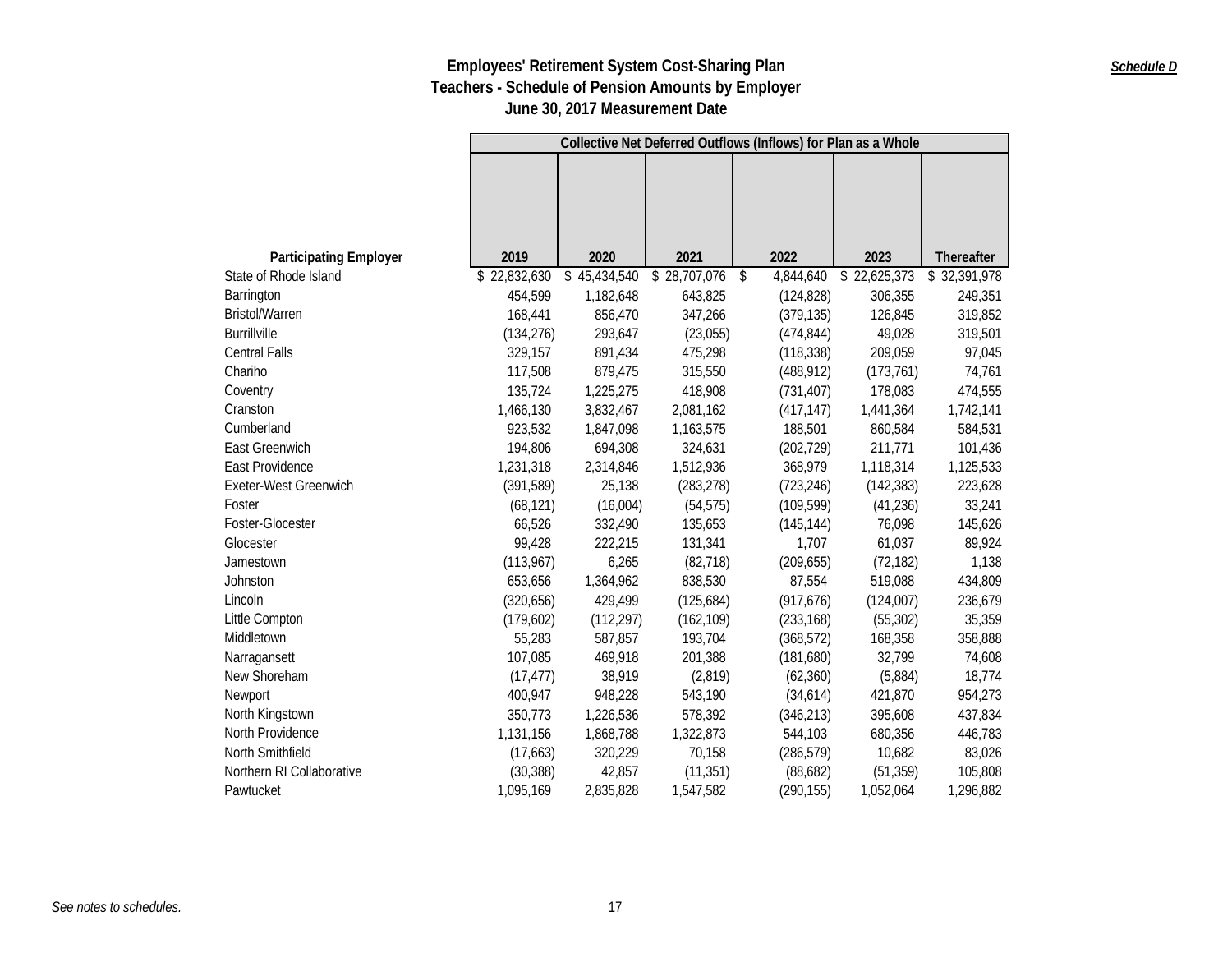## **Employees' Retirement System Cost-Sharing Plan Teachers - Schedule of Pension Amounts by Employer**

**June 30, 2017 Measurement Date**

|                                          |              | Collective Net Deferred Outflows (Inflows) for Plan as a Whole |                              |             |                              |              |  |  |  |
|------------------------------------------|--------------|----------------------------------------------------------------|------------------------------|-------------|------------------------------|--------------|--|--|--|
|                                          |              |                                                                |                              |             |                              |              |  |  |  |
|                                          |              |                                                                |                              |             |                              |              |  |  |  |
|                                          |              |                                                                |                              |             |                              |              |  |  |  |
|                                          |              |                                                                |                              |             |                              |              |  |  |  |
| <b>Participating Employer</b>            | 2019         | 2020                                                           | 2021                         | 2022        | 2023                         | Thereafter   |  |  |  |
| Portsmouth                               | (372, 205)   | 148,629                                                        | (236, 836)                   | (786, 717)  | (147, 885)                   | 134,832      |  |  |  |
| Providence                               | 911,070      | 5,622,615                                                      | 2,135,643                    | (2,838,668) | 915,072                      | 2,221,357    |  |  |  |
| Scituate                                 | (253, 632)   | 77,289                                                         | (167, 622)                   | (516,998)   | (200, 038)                   | 47,623       |  |  |  |
| Smithfield                               | 705,889      | 1,253,936                                                      | 848,331                      | 269,720     | 455,987                      | 304,739      |  |  |  |
| South Kingstown                          | 183,250      | 999,828                                                        | 395,486                      | (466, 634)  | 202,823                      | 295,326      |  |  |  |
| <b>Tiverton</b>                          | 321,267      | 694,279                                                        | 418,216                      | 24,401      | 101,751                      | (77, 112)    |  |  |  |
| Urban Collaborative                      | 5,540        | 35,274                                                         | 13,268                       | (18, 124)   | (7, 255)                     | (4,810)      |  |  |  |
| Warwick                                  | (1,458,810)  | 780,434                                                        | (876, 811)                   | (3,240,939) | (1, 180, 798)                | (83, 146)    |  |  |  |
| West Bay Collaborative                   | 90,880       | 126,583                                                        | 100,159                      | 62,466      | 63,177                       | 34,676       |  |  |  |
| West Warwick                             | 388,649      | 1,140,539                                                      | 584,072                      | (209, 751)  | 62,278                       | 2,098,896    |  |  |  |
| Westerly                                 | (329, 696)   | 401,930                                                        | (139, 540)                   | (911, 970)  | (214, 734)                   | 107,401      |  |  |  |
| Woonsocket                               | 52,842       | 1,108,993                                                      | 327,345                      | (787, 708)  | 105,114                      | 292,723      |  |  |  |
| Highlander Charter School                | 144,423      | 222,721                                                        | 164,773                      | 82,109      | 118,535                      | 62,607       |  |  |  |
| Paul Cuffee Charter School               | (96, 557)    | 53,774                                                         | (57, 485)                    | (216, 200)  | (50, 406)                    | (12, 795)    |  |  |  |
| Kingston Hill Charter School             | 3,014        | 29,075                                                         | 9,787                        | (17, 727)   | (5,006)                      | (13, 971)    |  |  |  |
| International Charter School             | 83,963       | 154,699                                                        | 102,348                      | 27,667      | 88,074                       | 195,898      |  |  |  |
| Compass School Charter School            | 26,342       | 56,362                                                         | 34,144                       | 2,450       | 21,933                       | 63,154       |  |  |  |
| <b>Blackstone Academy Charter School</b> | 179,356      | 221,945                                                        | 190,425                      | 145,461     | 169,647                      | 83,259       |  |  |  |
| Beacon Charter School                    | 220,652      | 277,348                                                        | 235,388                      | 175,531     | 181,723                      | 83,420       |  |  |  |
| Learning Community Charter School        | (69, 612)    | 20,170                                                         | (46, 277)                    | (141,066)   | (66, 432)                    | (31, 977)    |  |  |  |
| Segue Institute Charter School           | (22, 949)    | 10,628                                                         | (14, 222)                    | (49, 671)   | (25, 560)                    | (3,662)      |  |  |  |
| <b>Greene Charter School</b>             | 25,493       | 56,443                                                         | 33,537                       | 861         | 28,983                       | 7,077        |  |  |  |
| Trinity Academy Charter School           | 62,842       | 96,597                                                         | 71,615                       | 35,978      | 36,333                       | 32,150       |  |  |  |
| RI Nurses Charter School                 | 107,228      | 151,197                                                        | 118,656                      | 72,236      | 75,238                       | 67,605       |  |  |  |
| Village Green Charter School             | 125,258      | 158,376                                                        | 133,865                      | 98,900      | 102,881                      | 61,859       |  |  |  |
| Sheila Nowell Charter School             | 13,499       | 34,639                                                         | 18,994                       | (3, 325)    | 6,683                        | 8,659        |  |  |  |
| South Side Charter School                | 67,247       | 75,800                                                         | 69,470                       | 60,440      | 49,815                       | 24,978       |  |  |  |
|                                          | \$31,655,372 |                                                                | \$84,053,739 \$45,274,178 \$ |             | $(10,046,477)$ \$ 30,766,555 | \$48,458,729 |  |  |  |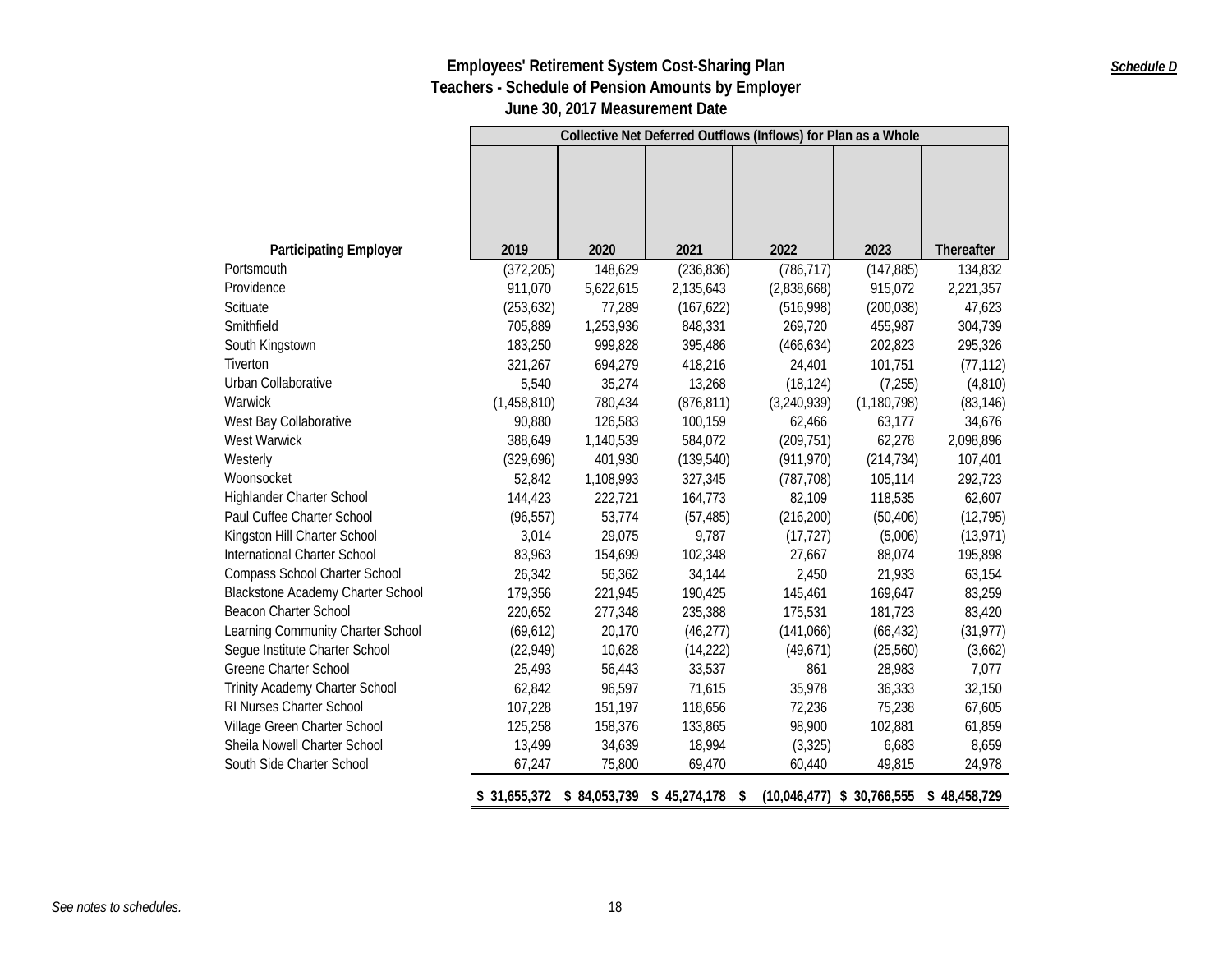|                               | <b>Net</b>           | <b>Net</b>           | <b>Net</b>           |
|-------------------------------|----------------------|----------------------|----------------------|
|                               | Pension              | Pension              | Pension              |
|                               | Liability            | Liability            | Liability            |
|                               | 1% Decrease          |                      | 1% Increase          |
| <b>Participating Employer</b> | (6.0% Discount Rate) | (7.0% Discount Rate) | (8.0% Discount Rate) |
| State of Rhode Island         | \$<br>1,706,149,877  | \$<br>1,357,576,963  | \$<br>1,097,945,608  |
| Barrington                    | 54,958,250           | 43,730,070           | 35,366,863           |
| <b>Bristol/Warren</b>         | 51,937,222           | 41,326,250           | 33,422,764           |
| <b>Burrillville</b>           | 32,302,648           | 25,703,094           | 20,787,476           |
| <b>Central Falls</b>          | 42,444,593           | 33,773,001           | 27,314,045           |
| Chariho                       | 57,518,572           | 45,767,309           | 37,014,488           |
| Coventry                      | 82,246,898           | 65,443,544           | 52,927,719           |
| Cranston                      | 178,627,665          | 142,133,353          | 114,950,898          |
| Cumberland                    | 69,717,200           | 55,473,711           | 44,864,578           |
| East Greenwich                | 37,705,924           | 30,002,460           | 24,264,605           |
| East Providence               | 81,792,259           | 65,081,789           | 52,635,148           |
| <b>Exeter-West Greenwich</b>  | 31,457,486           | 25,030,602           | 20,243,596           |
| Foster                        | 3,934,146            | 3,130,385            | 2,531,711            |
| Foster-Glocester              | 20,076,779           | 15,975,017           | 12,919,856           |
| Glocester                     | 9,268,808            | 7,375,155            | 5,964,685            |
| Jamestown                     | 9,075,957            | 7,221,704            | 5,840,581            |
| Johnston                      | 53,694,343           | 42,724,384           | 34,553,510           |
| Lincoln                       | 56,626,979           | 45,057,871           | 36,440,727           |
| Little Compton                | 5,080,676            | 4,042,675            | 3,269,529            |
| Middletown                    | 40,202,365           | 31,988,869           | 25,871,121           |
| Narragansett                  | 27,389,156           | 21,793,447           | 17,625,535           |
| New Shoreham                  | 4,257,144            | 3,387,393            | 2,739,567            |
| Newport                       | 41,312,643           | 32,872,313           | 26,585,610           |
| North Kingstown               | 66,108,716           | 52,602,454           | 42,542,438           |
| North Providence              | 55,681,605           | 44,305,641           | 35,832,358           |
| North Smithfield              | 25,506,500           | 20,295,425           | 16,414,003           |
| Northern RI Collaborative     | 5,529,075            | 4,399,464            | 3,558,083            |
| Pawtucket                     | 131,397,113          | 104,552,182          | 84,556,981           |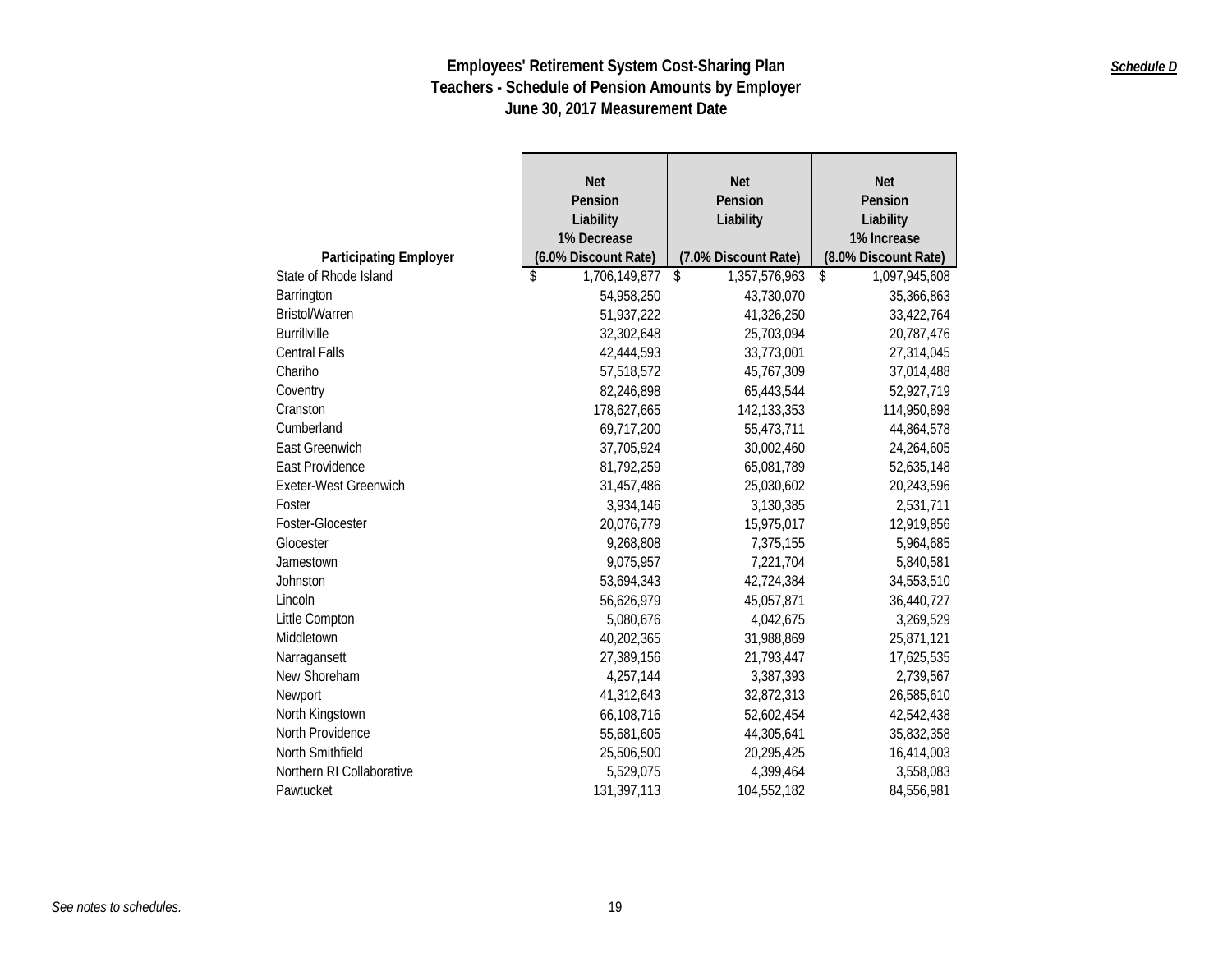|                                          | <b>Net</b><br>Pension<br>Liability<br>1% Decrease | <b>Net</b><br>Pension<br>Liability | <b>Net</b><br>Pension<br>Liability<br>1% Increase |
|------------------------------------------|---------------------------------------------------|------------------------------------|---------------------------------------------------|
| <b>Participating Employer</b>            | (6.0% Discount Rate)                              | (7.0% Discount Rate)               | (8.0% Discount Rate)                              |
| Portsmouth                               | 39,316,189                                        | 31,283,742                         | 25,300,847                                        |
| Providence                               | 355,660,326                                       | 282,997,567                        | 228,875,374                                       |
| Scituate                                 | 24,980,158                                        | 19,876,617                         | 16,075,291                                        |
| Smithfield                               | 41,370,407                                        | 32,918,275                         | 26,622,782                                        |
| South Kingstown                          | 61,641,034                                        | 49,047,536                         | 39,667,384                                        |
| Tiverton                                 | 28, 157, 536                                      | 22,404,844                         | 18,120,004                                        |
| Urban Collaborative                      | 2,244,515                                         | 1,785,952                          | 1,444,396                                         |
| Warwick                                  | 169,033,825                                       | 134,499,571                        | 108,777,047                                       |
| West Bay Collaborative                   | 2,695,080                                         | 2,144,465                          | 1,734,344                                         |
| West Warwick                             | 56,757,881                                        | 45,162,030                         | 36,524,966                                        |
| Westerly                                 | 55,228,279                                        | 43,944,932                         | 35,540,633                                        |
| Woonsocket                               | 79,725,618                                        | 63,437,371                         | 51,305,218                                        |
| Highlander Charter School                | 5,910,473                                         | 4,702,941                          | 3,803,521                                         |
| Paul Cuffee Charter School               | 11,348,077                                        | 9,029,622                          | 7,302,741                                         |
| Kingston Hill Charter School             | 1,967,245                                         | 1,565,329                          | 1,265,966                                         |
| International Charter School             | 5,339,663                                         | 4,248,749                          | 3,436,193                                         |
| Compass School Charter School            | 2,266,101                                         | 1,803,128                          | 1,458,286                                         |
| <b>Blackstone Academy Charter School</b> | 3,214,901                                         | 2,558,085                          | 2,068,861                                         |
| <b>Beacon Charter School</b>             | 4,279,755                                         | 3,405,384                          | 2,754,118                                         |
| Learning Community Charter School        | 6,777,391                                         | 5,392,744                          | 4,361,403                                         |
| Segue Institute Charter School           | 2,534,579                                         | 2,016,755                          | 1,631,058                                         |
| <b>Greene Charter School</b>             | 2,336,348                                         | 1,859,023                          | 1,503,492                                         |
| Trinity Academy Charter School           | 2,548,032                                         | 2,027,459                          | 1,639,715                                         |
| RI Nurses Charter School                 | 3,319,027                                         | 2,640,937                          | 2,135,868                                         |
| Village Green Charter School             | 2,499,989                                         | 1,989,232                          | 1,608,799                                         |
| Sheila Nowell Charter School             | 1,595,780                                         | 1,269,756                          | 1,026,920                                         |
| South Side Charter School                | 645,653                                           | 513,744                            | 415,492                                           |
|                                          | \$<br>3,955,394,461                               | \$<br>3, 147, 292, 315             | \$<br>2,545,384,802                               |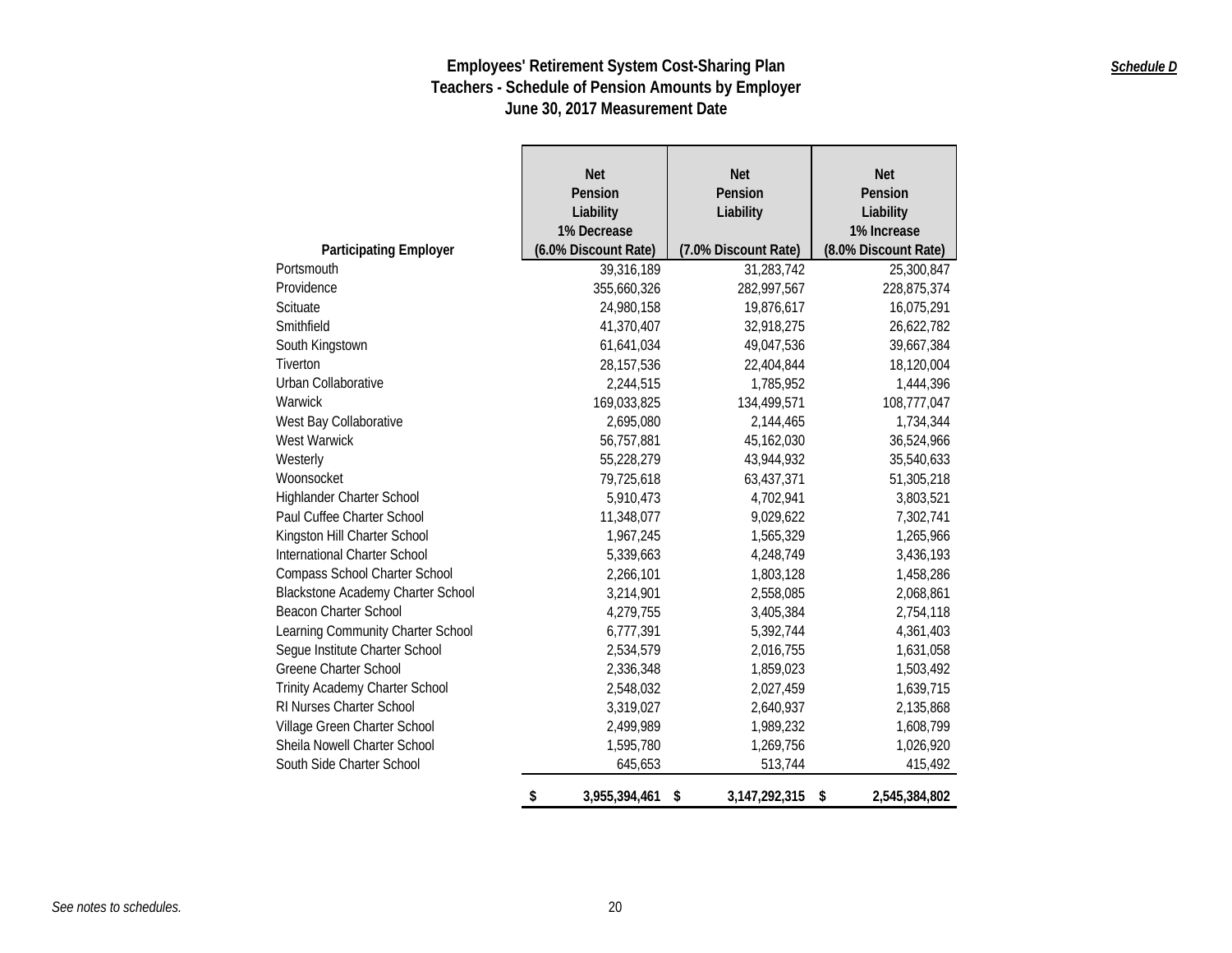## *Employees' Retirement System Cost-Sharing Plan*  **NOTES TO THE SCHEDULES OF EMPLOYER ALLOCATIONS AND PENSION AMOUNTS BY EMPLOYER**  *June 30, 2017 Measurement Date*

### **1. Plan Description and Governance**

The Employees' Retirement System of the State of Rhode Island (the System) acts as a common investment and administrative agent for pension benefits to be provided through various defined benefit and defined contribution retirement plans. The System is administered by the State of Rhode Island Retirement Board which was authorized, created and established as an independent retirement board to hold and administer, in trust, the funds of the retirement system.

Each plan's assets are accounted for separately and may be used only for the payment of benefits to the members of that plan, in accordance with the terms of that plan.

The Employees' Retirement System (ERS) Plan (the Plan) was established and placed under the management of the Retirement Board for the purpose of providing retirement allowances for employees of the State of Rhode Island under the provisions of chapters 8 to 10, inclusive, of Title 36, and public school teachers under the provisions of chapters 15 to 17, inclusive, of Title 16 of the Rhode Island General Laws.

The Plan covers most State employees other than certain personnel at the State colleges and university (principally faculty and administrative personnel). The plan also covers teachers, including superintendents, principals, school nurses, and certain other school officials in the public schools in the cities and towns. Membership in the plan is mandatory for all covered state employees and teachers. Elected officials may become members on an optional basis and legislators may participate if elected to office prior to January 1, 1995.

Certain employees of the University of Rhode Island, Rhode Island College, Community College of Rhode Island, Division of Higher Education Assistance, Rhode Island Airport Corporation (hired before July 1, 1993), the Rhode Island Commerce Corporation (active contributing members and employees of the Department of Economic Development before October 31, 1995 who elected to continue membership) and, the Narragansett Bay Water Quality District Commission (members of a collective bargaining unit) are also covered and have the same benefits as State employees.

#### **2. Schedules of Employer Allocations**

The Schedules of Employer Allocations reflect employer contributions recognized for the fiscal year ended June 30, 2017 consistent with contributions reflected within the Plan's financial statements. Contribution classification and presentation differences are reconciled on the next page.

The Schedules of Employer Allocations (Schedules A and B) reflect employer contribution amounts which are the preliminary basis for allocating the pension amounts to each employer. The final or effective allocations also include any changes in allocations between years which are reflected as deferred outflows/inflows and recognized over the remaining service lives of the respective employee group (state employees or teachers).

The Schedule of Employer and Other Nonemployer Entity Allocations for Teachers reflects a special funding situation wherein the State of Rhode Island, by statute, has assumed responsibility to fund 40% of the required employer contribution for teachers. The actual proportionate share of employer contributions as shown in the Schedule and to be borne by the State varies slightly from 40% due to differences in the amortization period for the unfunded liability between the State and teacher units which is reflected in the actuarially determined contribution for the State share the local teacher share. This results in the actual dollar amount of State contributions to be proportionately larger than the stated statutory amount of 40%.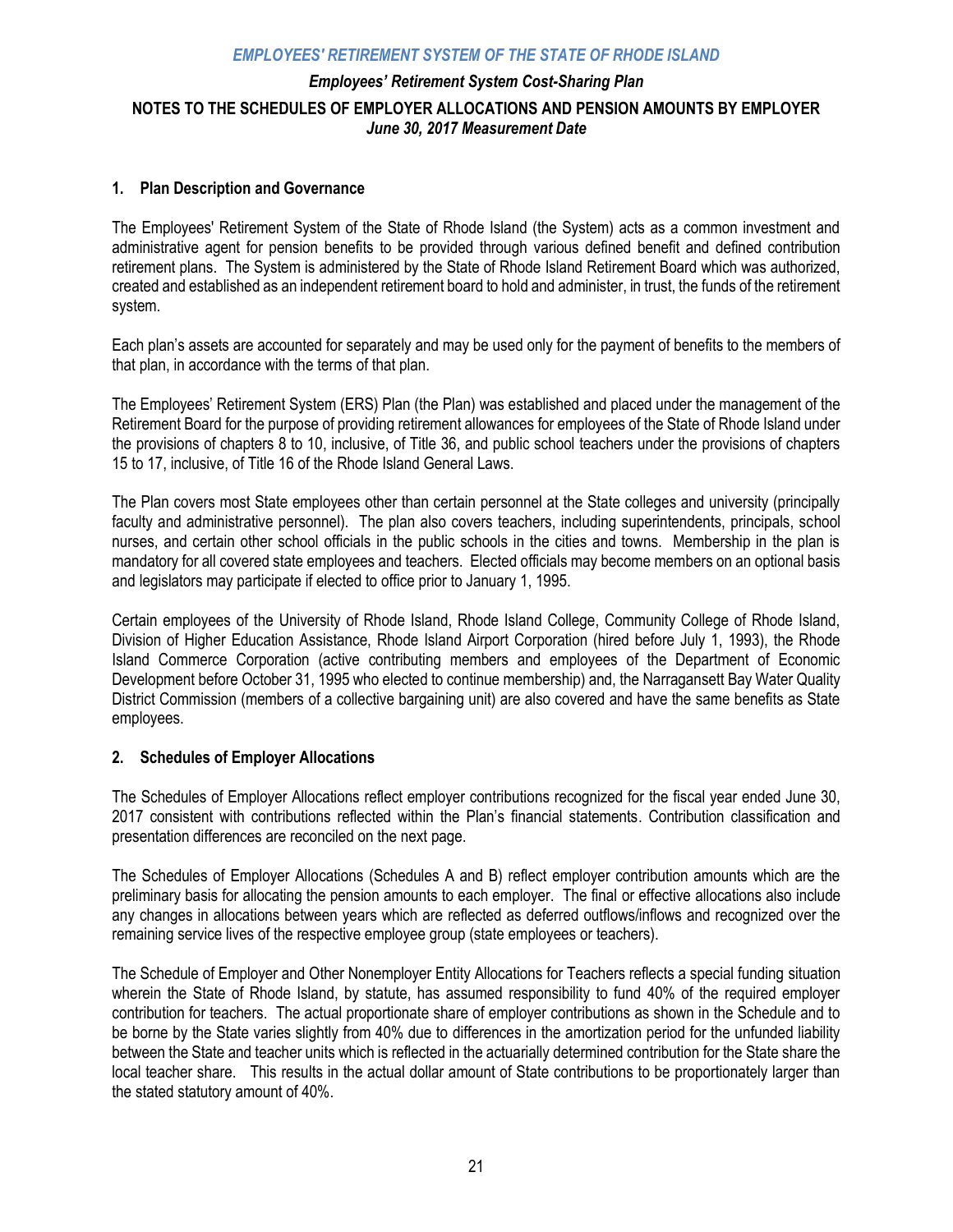## *Employees' Retirement System Cost-Sharing Plan*  **NOTES TO THE SCHEDULES OF EMPLOYER ALLOCATIONS AND PENSION AMOUNTS BY EMPLOYER**  *June 30, 2017 Measurement Date*

### **2. Schedules of Employer Allocations (continued)**

The Schedule of Employer Allocations and Other Nonemployer Entity Allocations for Teachers also includes an adjustment to determine equivalent contributions from local educational agencies if all had been shared on a consistent basis. The employer contribution for certain teachers funded by federal programs is borne 100% by the local education agency using federal funds and consequently there is no State share. The adjustment converts the actual contribution amounts by local educational agency employers to an equivalent basis for the purpose of determining each employer's proportionate share of the net pension liability, pension expense and deferred inflows and outflows of resources.

|                                                                                    |    |                 | Teachers                         | Teachers          |                   |
|------------------------------------------------------------------------------------|----|-----------------|----------------------------------|-------------------|-------------------|
|                                                                                    |    | State employees | Local Share                      | State share       | Total ERS Plan    |
| Employer Contributions included in<br>the Schedules of Employer<br>Allocations     | \$ | 175,648,030     | \$<br>133,169,444                | \$<br>100,659,076 | \$<br>409,476,550 |
| Adjustment for equivalent<br>contributions if all shared at same<br>rate           |    |                 | 4,116,926                        | (4, 116, 926)     |                   |
| Other contribution related additions<br>included in financial reporting<br>amounts |    | 38,429          | 872,848                          |                   | 911,277           |
| Employer contributions reported on<br>ERS Plan Fiscal 2017 financial<br>statements | S  |                 |                                  |                   |                   |
|                                                                                    |    | 175,686,459 \$  | 138,159,218 \$                   | 96,542,150 \$     | 410,387,827       |
| Per ERSRI fiscal 2017 financial statements                                         |    |                 | Employer contributions           |                   | \$<br>313,845,677 |
|                                                                                    |    |                 | State contributions for teachers |                   | 96,542,150        |
|                                                                                    |    |                 | Total employer contributions     |                   | \$<br>410,387,827 |

The percentages included in the Schedules of Employer Allocations have been rounded to 8 decimal places.

In the Schedule of Employer Allocations for Teachers for the fiscal year ended June 30, 2016, employer contributions for one employer unit (West Warwick Schools) were under-reported due to a timing difference. Those fiscal 2016 contributions were recognized by the System in fiscal 2017 which, without adjustment, would have resulted in an overallocation of pension expense and the net pension liability at the June 30, 2017 measurement date for that employer unit. The accompanying schedule of pension amounts by employer for teachers includes a change in proportion allocation adjustment to appropriately reflect each employers' proportionate share based on employer contributions attributable to fiscal 2017.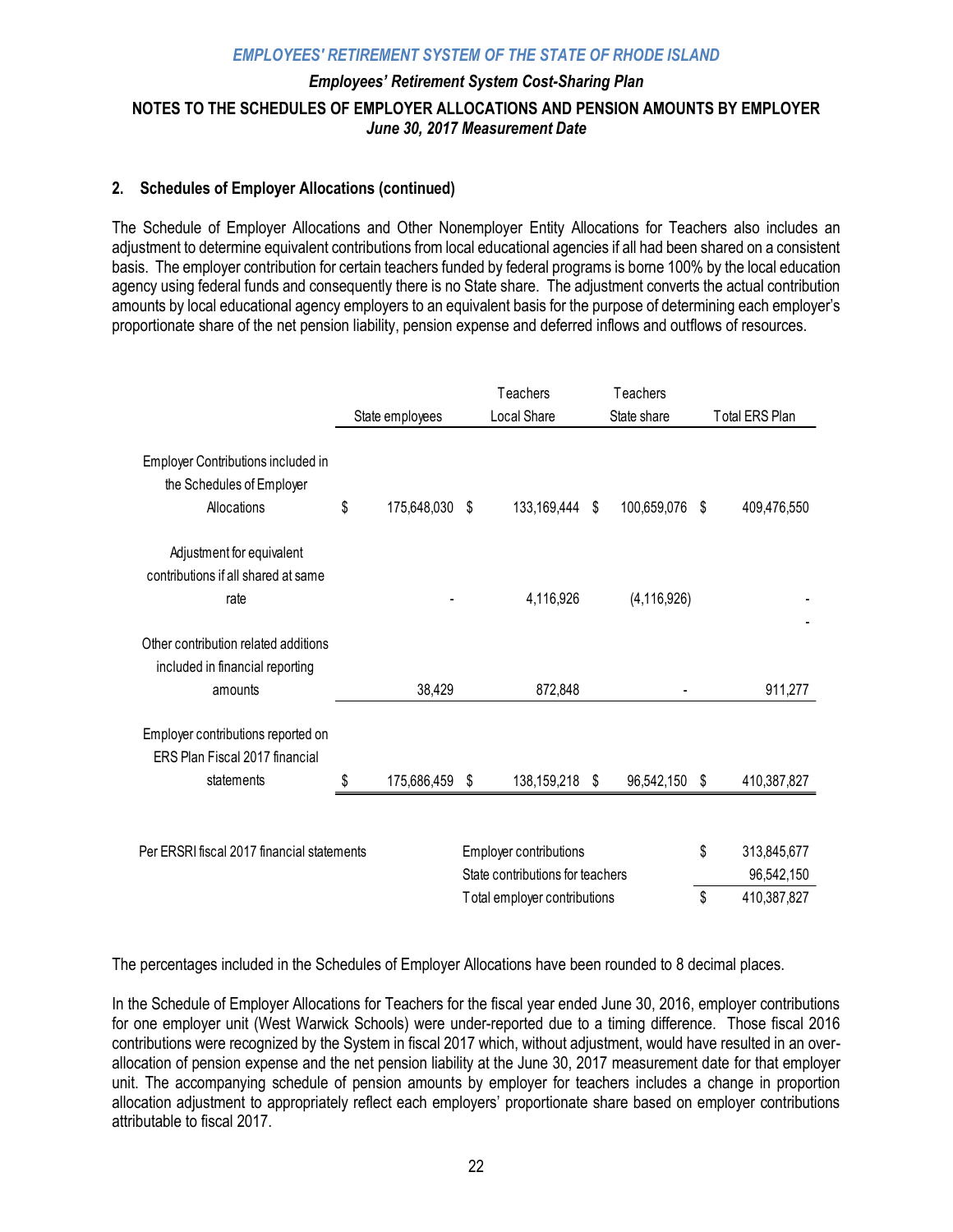## *Employees' Retirement System Cost-Sharing Plan*  **NOTES TO THE SCHEDULES OF EMPLOYER ALLOCATIONS AND PENSION AMOUNTS BY EMPLOYER**  *June 30, 2017 Measurement Date*

#### **3. Schedules of Pension Amounts by Employer**

The Schedules of Pension Amounts by Employer were prepared by the Plan's actuary using amounts from (1) the Plan's fiscal 2017 financial statements, (2) Required Supplementary Information Schedules prepared in accordance with the requirements of GASB Statement No. 67, and (3) certain data from the actuarial valuation of the Plan performed at June 30, 2016 rolled-forward to June 30, 2017. These schedules utilize the proportionate employer contribution schedules detailed in the Schedules of Employer Allocations to apportion each employer's amounts for the cost-sharing plan.

The Schedules of Pension Amounts by Employer include the sensitivity of the net pension liability to changes in the discount rate. The following presents the net pension liability of the employers calculated using the discount rate of 7.0 percent, as well as what the employers' net pension liability would be if it were calculated using a discount rate that is 1-percentage-point lower or 1-percentage-point higher than the current rate.

#### **Net Pension Liability – Sensitivity Analysis**

|                              |   | 1.00% Decrease<br><b>Discount Rate</b><br>(6.0%)<br>(7.0%) |    |               | 1.00% Increase<br>$(8.0\%)$ |               |  |
|------------------------------|---|------------------------------------------------------------|----|---------------|-----------------------------|---------------|--|
| <b>ERS</b> - State employees |   | 2.807.740.457                                              |    | 2.254.755.487 | \$                          | 1.842.865.329 |  |
| <b>ERS</b> - Teachers        | S | 3.955.394.461                                              | \$ | 3,147,292,315 | \$                          | 2,545,384,802 |  |

#### **4. Relationship to the Plan Financial Statements**

The components associated with pension expense and deferred outflows and inflows of resources have been determined based on the net increase in fiduciary net position as reflected for the ERS Plan in the System's financial statements and consistent with the requirements of GASB Statements No. 67 and 68.

See note 2 which more fully describes how employer contribution amounts are utilized in the Schedules of Employer Allocations.

### **5. Summary of Significant Accounting Policies**

**Basis of Accounting –** The underlying information to prepare the allocation schedules is based on the System's financial statements as of and for the year ended June 30, 2017. The financial statements of the System are prepared on the accrual basis of accounting. Under this method, revenues are recorded when earned and expenses are recorded when incurred. Plan member contributions are recognized in the period in which the wages, subject to required contributions, are earned for the performance of duties for covered employment. Employer contributions to the plan are recognized when due and the employer has made a formal commitment to provide the contributions.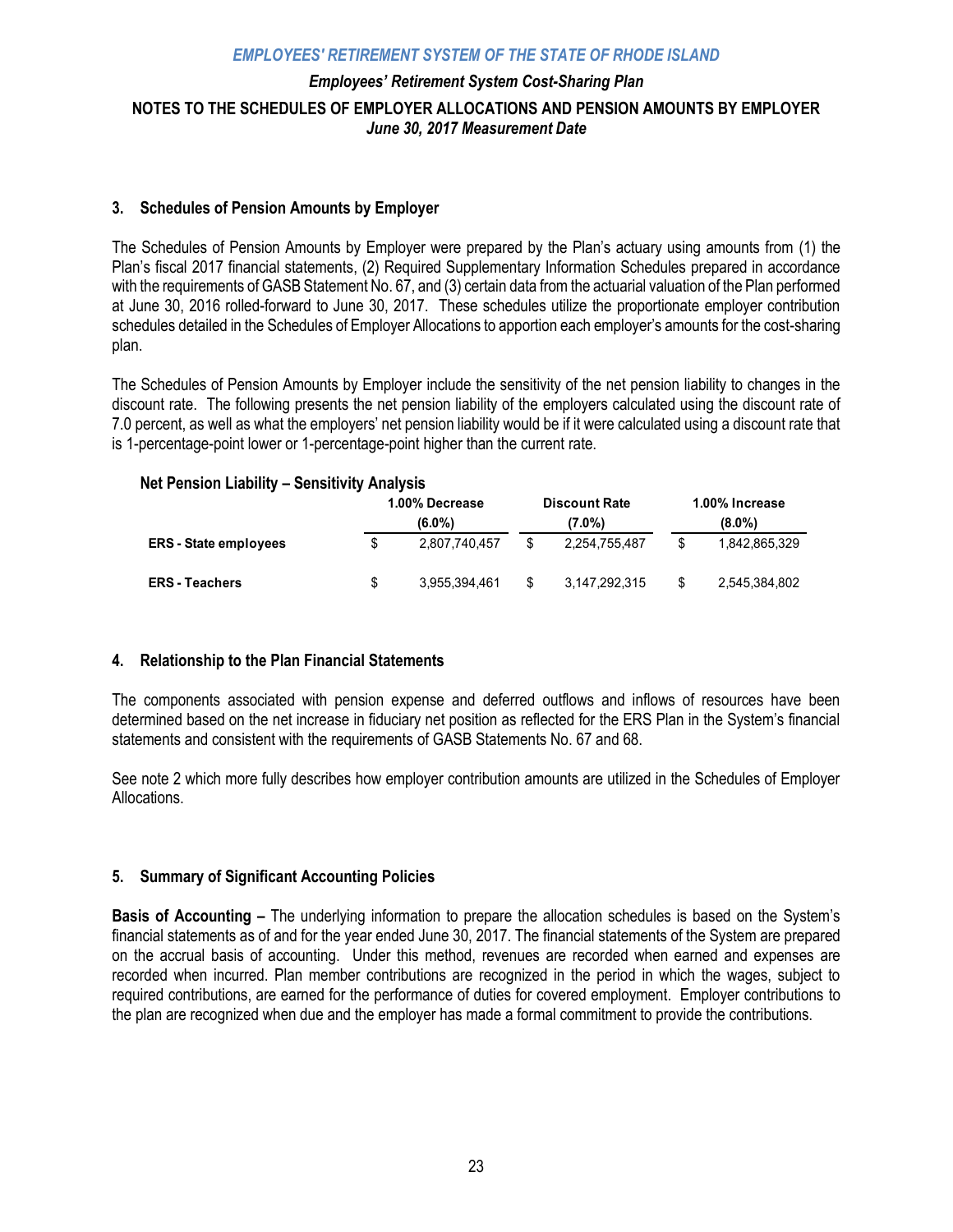## *Employees' Retirement System Cost-Sharing Plan*  **NOTES TO THE SCHEDULES OF EMPLOYER ALLOCATIONS AND PENSION AMOUNTS BY EMPLOYER**  *June 30, 2017 Measurement Date*

#### **6. Net Pension Liability**

The components of the net pension liability of the employers participating in the ERS Plan at June 30, 2017 were as follows:

|                                         | <b>ERS</b>       |                 |  |
|-----------------------------------------|------------------|-----------------|--|
|                                         | <b>State</b>     |                 |  |
|                                         | <b>Employees</b> | <b>Teachers</b> |  |
| Fiscal year ended June 30, 2017         |                  |                 |  |
| <b>Total pension liability</b>          | \$4.680.841.285  | \$6.843.692.866 |  |
| <b>Plan Fiduciary net position</b>      | 2,426,085,798    | 3.696.400.551   |  |
| <b>Employers' Net Pension Liability</b> | \$2.254.755.487  | \$3.147.292.315 |  |
| Plan Fiduciary Net Position as a        |                  |                 |  |
| percentage of total pension liability   | 51.8%            | 54.0%           |  |

### **7. Actuarial methods and assumptions**

The total pension liability was determined by actuarial valuations performed as of June 30, 2016 and rolled forward to June 30, 2017, using the following actuarial assumptions, applied to all periods included in the measurement.

The actuarial assumptions used in the June 30, 2017 valuations and the calculation of the total pension liability at June 30, 2017 **(measurement date)** were consistent with the results of an actuarial experience study performed as of June 30, 2016.

Actuarial Cost Method - Entry Age Normal - the Individual Entry Age Actuarial Cost methodology is used.

Amortization Method - Level Percent of Payroll – Closed

State Employees - Equivalent Single Remaining Amortization Period - 18 years at June 30, 2017

Teachers - Equivalent Single Remaining Amortization Period – 20 years at June 30, 2017

Investment Rate of Return – 7.00%

Projected Salary Increases – state employees – 3.25% to 6.25%

Projected Salary Increases – teachers – 3.00% to 13.00%

Mortality – state employees:

- Male Employees, RP-2014 Combined Healthy for Males with Blue Collar adjustments, projected with Scale Ultimate MP16.
- Female Employees: RP-2014 Combined Healthy for Females, projected with Scale Ultimate MP16.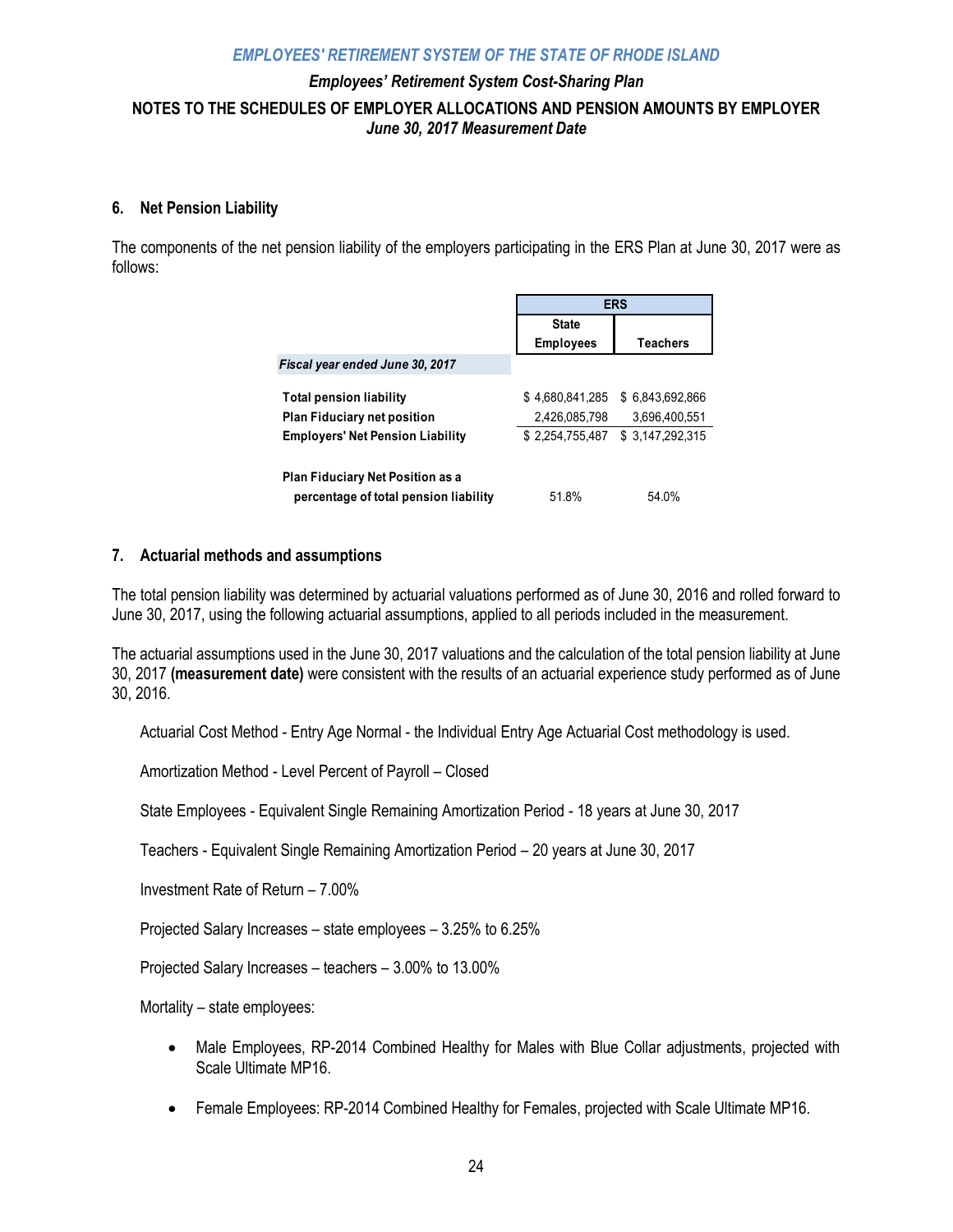## *Employees' Retirement System Cost-Sharing Plan*  **NOTES TO THE SCHEDULES OF EMPLOYER ALLOCATIONS AND PENSION AMOUNTS BY EMPLOYER**  *June 30, 2017 Measurement Date*

#### **7. Actuarial methods and assumptions (continued)**

Mortality – teachers:

- Male Employees, RP-2014 Combined Healthy for Males with White Collar adjustments, projected with Scale Ultimate MP16.
- Female Employees, RP-2014 Combined Healthy for Females with White Collar adjustments, projected with Scale Ultimate MP16.

#### Inflation – 2.50%

Post-retirement Benefit Increase: Post-retirement benefit increases are assumed to be 2.1%, per annum, while the plan has a funding level that exceeds 80%; however, an interim COLA will be granted in four-year intervals while the COLA is suspended. The first such COLA will be applicable in Calendar Year 2017. As of June 30, 2017, it is assumed that the COLAs will be suspended for 10 years due to the current funding level of the plans. The actual amount of the COLA is determined based on 50% of the plan's five-year average investment rate of return minus 5.0% which will range from zero to 4.0%, and 50% of the lesser of 3% or last year's CPI-U increase for a total maximum increase of 3.0%.

The long-term expected rate of return best-estimate on pension plan investments was determined by the actuary using a building-block method. The actuary started by calculating best-estimate future expected real rates of return (expected returns net of pension plan investment expense and inflation) for each major asset class, based on a collective summary of capital market expectations from 35 sources. These return assumptions are then weighted by the target asset allocation percentage, factoring in correlation effects, to develop the overall long-term expected rate of return best-estimate on an arithmetic basis.

#### **8. Discount rate**

The discount rate used to measure the total pension liability of the ERS plan was 7.0 percent. The projection of cash flows used to determine the discount rate assumed that contributions from plan members will be made at the current contribution rate and that contributions from the employers will be made at statutorily required rates, actuarially determined. Based on those assumptions, the pension plan's fiduciary net position was projected to be available to make all projected future benefit payments of current plan members. Therefore, the long-term expected rate of return on pension plan investments was applied to all periods of projected benefit payments to determine the total pension liability.

#### **9. Deferred Outflows and Inflows of Resources**

Consistent with the requirements of GASB Statement No. 68, differences between expected and actual experience and changes in assumptions are recognized in pension expense using a systematic and rational method over a closed period equal to the average of the expected remaining service lives of all employees that are provided with pensions through the pension plan (active employees and inactive employees) determined as of the beginning of the measurement period.